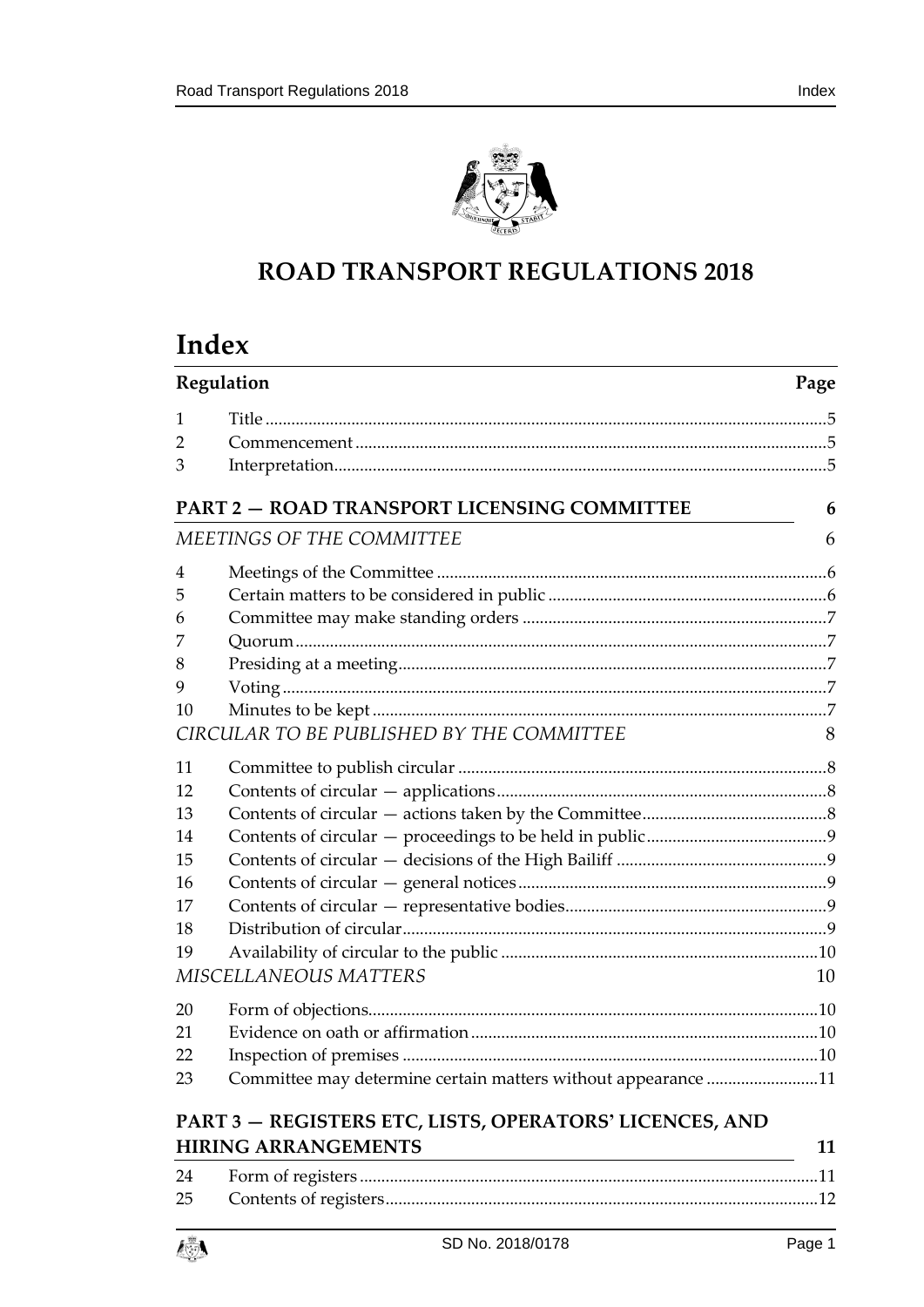| 26       | Registration as a goods vehicle operator to be granted with respect to the                                                         |    |
|----------|------------------------------------------------------------------------------------------------------------------------------------|----|
|          |                                                                                                                                    |    |
| 27       |                                                                                                                                    |    |
| 28       |                                                                                                                                    |    |
| 29       |                                                                                                                                    |    |
| 30       |                                                                                                                                    |    |
|          | <b>PART 4 - PRESCRIBED WEIGHT IN RELATION TO GOODS</b>                                                                             |    |
|          | <b>VEHICLES</b>                                                                                                                    | 14 |
| 31       | Weight which the maximum laden weight of goods vehicles must exceed                                                                |    |
|          |                                                                                                                                    |    |
|          | <b>PART 5 - EXEMPTIONS</b>                                                                                                         | 14 |
| 32       |                                                                                                                                    |    |
|          | PART 6 - CONDITIONS CAPABLE OF ATTACHMENT TO A                                                                                     |    |
|          | <b>REGISTRATION OR AN OPERATOR'S LICENCE</b>                                                                                       | 15 |
| 33       |                                                                                                                                    |    |
|          |                                                                                                                                    |    |
| 34<br>35 |                                                                                                                                    |    |
| 36       |                                                                                                                                    |    |
| 37       |                                                                                                                                    |    |
| 38       |                                                                                                                                    |    |
|          | Use of goods vehicles to be subject to their adequate maintenance,<br>inspection, parking, and compliance with road traffic law 16 |    |
|          |                                                                                                                                    |    |
|          | PART 7 - CUSTODY, PRODUCTION, AND RETURN OF                                                                                        |    |
|          | PRESCRIBED DOCUMENTS AND NOTIFICATION OF PRESCRIBED                                                                                |    |
|          | <b>PARTICULARS</b>                                                                                                                 | 18 |
| 39       |                                                                                                                                    |    |
| 40       |                                                                                                                                    |    |
| 41       |                                                                                                                                    |    |
| 42       |                                                                                                                                    |    |
| 43       | Notification of particulars with respect to passenger vehicles 19                                                                  |    |
| 44       |                                                                                                                                    |    |
| 45       |                                                                                                                                    |    |
|          |                                                                                                                                    |    |
|          | PART 8 - OPERATORS' DISCS AND PLYING FOR HIRE PLATES                                                                               | 20 |
|          | <b>OPERATORS' DISCS</b>                                                                                                            | 20 |
| 46       |                                                                                                                                    |    |
| 47       |                                                                                                                                    |    |
| 48       |                                                                                                                                    |    |
| 49       | Return of an operator's disc on its ceasing to be valid or on a variation of a                                                     |    |
|          |                                                                                                                                    |    |
| 50       |                                                                                                                                    |    |
| 51       |                                                                                                                                    |    |
|          |                                                                                                                                    |    |

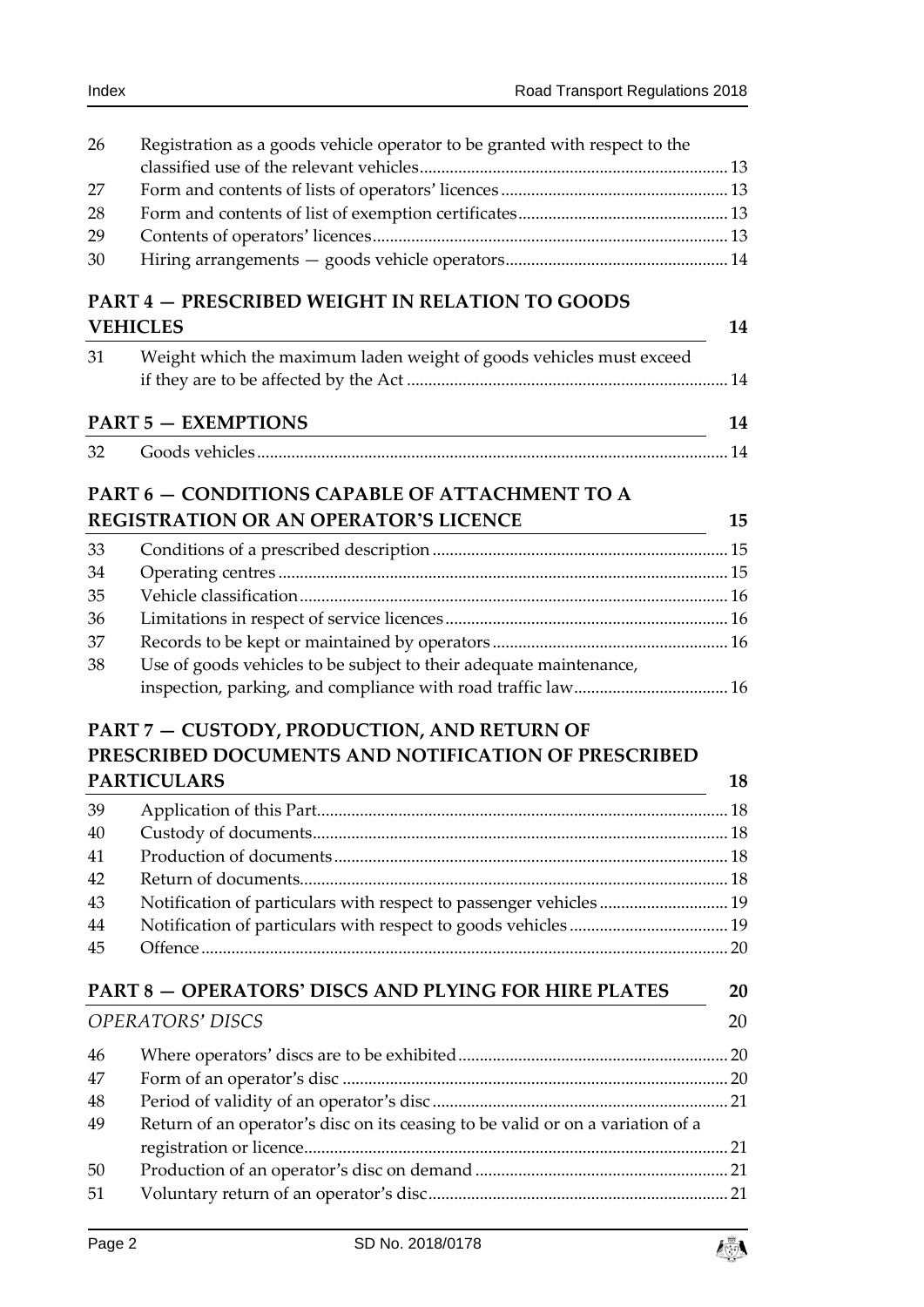| 52 |                                                                                | .22 |
|----|--------------------------------------------------------------------------------|-----|
| 53 |                                                                                |     |
| 54 |                                                                                | .22 |
|    | PLYING FOR HIRE PLATES                                                         | 22  |
| 55 |                                                                                | .22 |
| 56 |                                                                                | .22 |
| 57 |                                                                                |     |
| 58 | Return of a plying for hire plate on its ceasing to be valid or on a variation |     |
|    |                                                                                |     |
| 59 |                                                                                |     |
| 60 |                                                                                |     |
| 61 |                                                                                |     |
| 62 |                                                                                |     |
| 63 |                                                                                | .24 |

## **PART 9 — [CONTINUANCE OF REGISTRATION OR LICENCE ON](#page-23-1)  [DEATH, TRANSFER OF BUSINESS ETC](#page-23-1) 24**

| 64 |  |
|----|--|
| 65 |  |

## **PART 10 — [REGISTRATION OR LICENSING WITH RESPECT TO](#page-25-0)  [VEHICLES WHOLLY OR PARTLY OWNED BY SUBSIDIARIES OF](#page-25-0)  [COMPANIES](#page-25-0) 26**

| 66 |  |
|----|--|
| 67 |  |
| 68 |  |
| 69 |  |
| 70 |  |
| 71 |  |
| 72 |  |
| 73 |  |
|    |  |

# **PART 11 - [FINANCIAL RESOURCES](#page-27-0) — GOODS VEHICLE [OPERATORS](#page-27-0) 28**

| -74 | Financial resources of an applicant for, or a holder of, a registration or an |    |
|-----|-------------------------------------------------------------------------------|----|
|     | PART 12 - TRANSITIONAL PROVISIONS AND REVOCATIONS                             | 28 |
| -75 |                                                                               |    |
| -76 |                                                                               |    |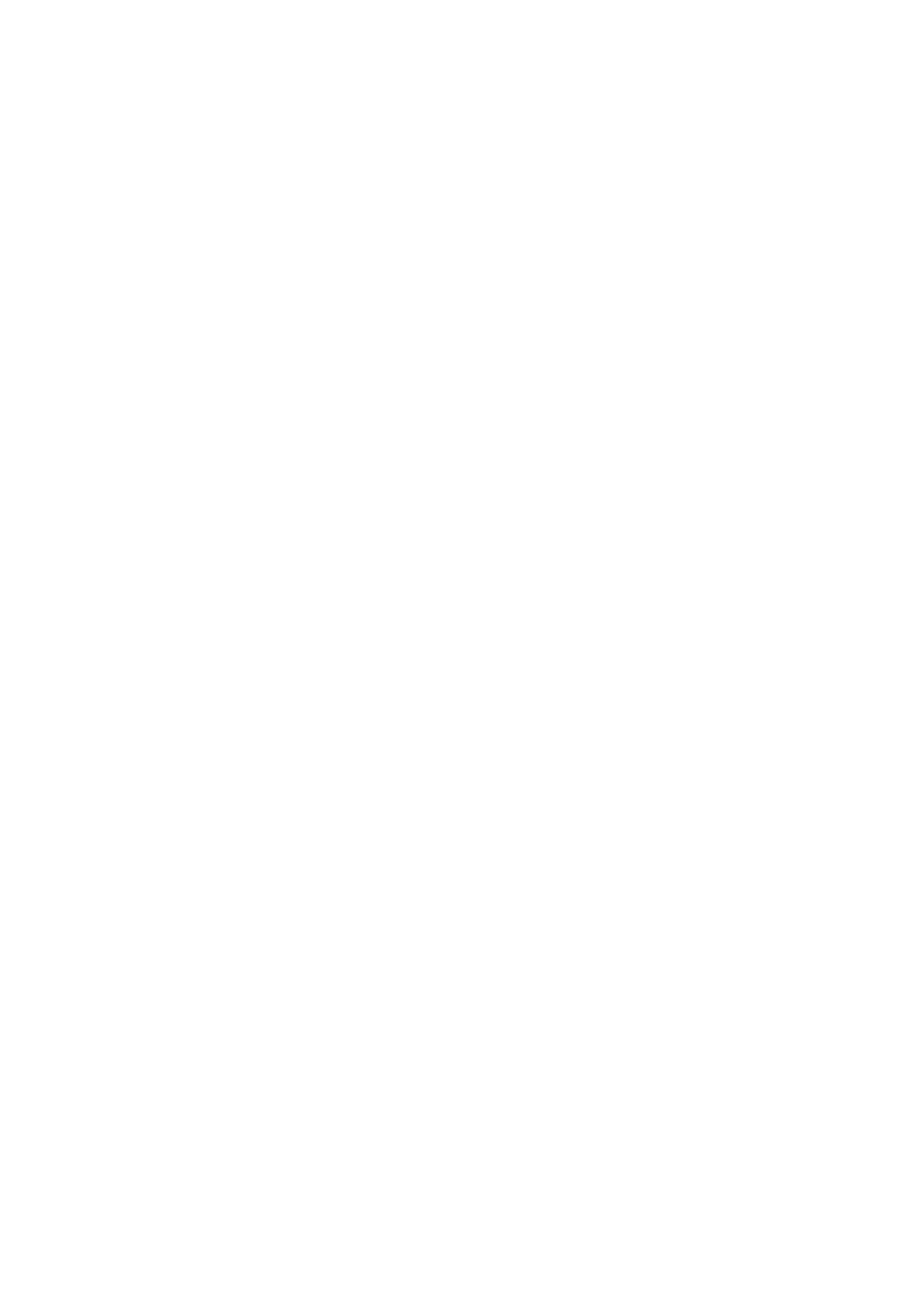Statutory Document No. 2018/0178



*Road Transport Act 2001*

# **ROAD TRANSPORT REGULATIONS 2018**

*Approved by Tynwald: 18 July 2018 Coming into Operation: 1 January 2019*

The Department of Infrastructure makes the following Regulations under section 2(1), 3, 5, 6, 7(1), 8(1), 11(4), 13, 16(1), 23, 24, 36, 47, 55(2), (3) and (4), 58, 62 and 63(5) of, and paragraph 6(2) of Schedule 1 to, the Road Transport Act 2001; after having consulted the Road Transport Licensing Committee and such representative bodies as the Department has thought fit as required under section 62(5) of the Road Transport Act 2001.

#### <span id="page-4-0"></span>**1 Title**

These Regulations are the Road Transport Regulations 2018.

#### <span id="page-4-1"></span>**2 Commencement**

If approved by Tynwald, these Regulations come into operation on 1 January 2019 1 .

#### <span id="page-4-2"></span>**3 Interpretation**

(1) In these Regulations –

"**the Act**" means the Road Transport Act 2001;

- **"certificate of professional competence"** means a certificate issued to an individual who has passed the international goods vehicle certificate of professional competence examination set by the awarding organisation that is current at any given time, having been approved by the Department for Transport of Her Majesty's Government in the United Kingdom, for the time being;
- "**certificate of registration**" means a certificate issued by the Committee under section 22(1);
- "**circular**" means the circular published by the Committee in accordance with these Regulations;

1

<sup>&</sup>lt;sup>1</sup> Tynwald approval is required under section 62(6) of the Act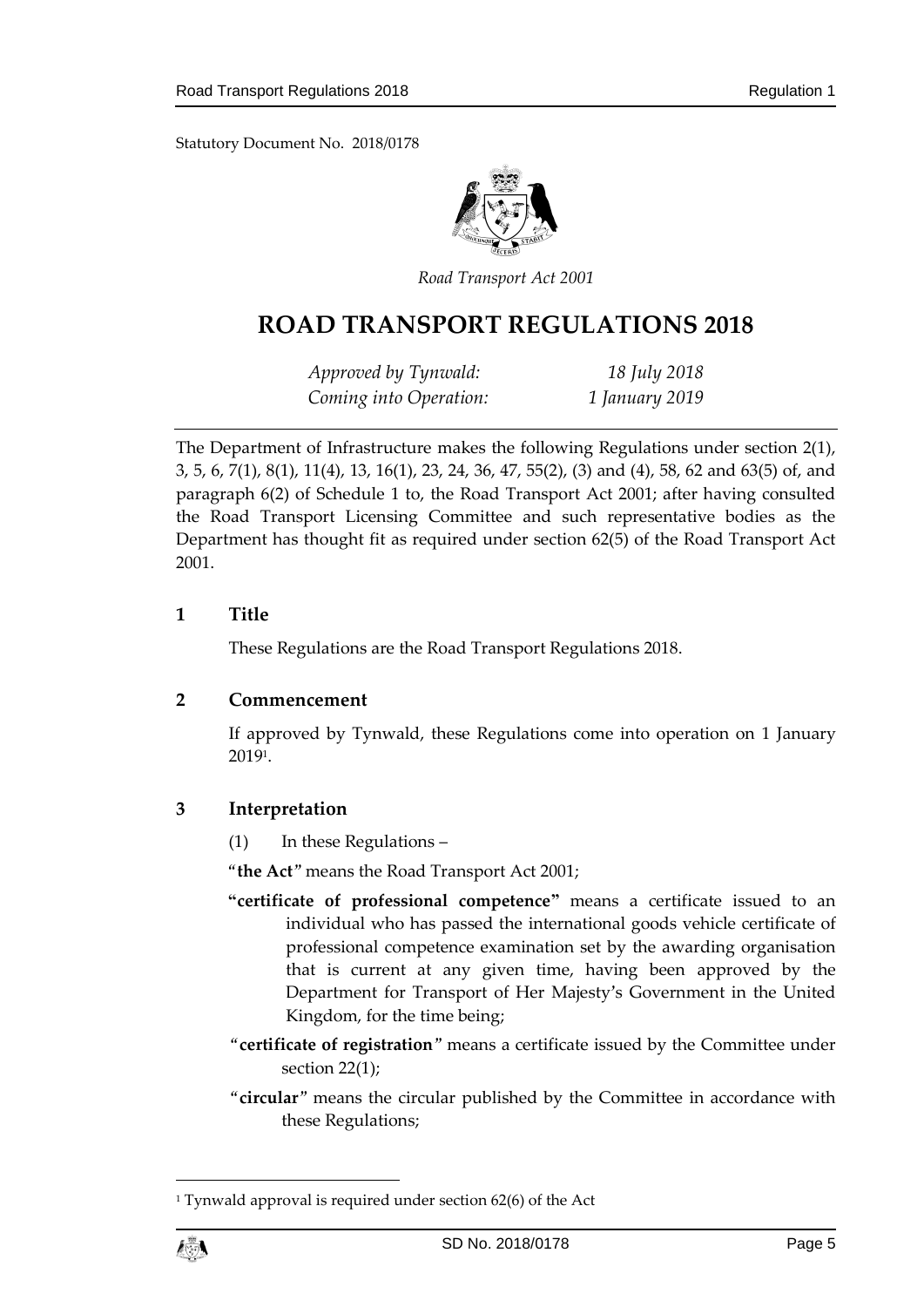- "**maximum gross weight**", in relation to a vehicle, means the weight which the vehicle is designed or adapted not to exceed when travelling on a road laden;
- "**operator's disc**" means a disc supplied by the Committee in accordance with section 23(2);
- "**plying for hire plate**" means the plate that must be displayed on a vehicle in respect of which a service licence granted by the Committee under section 31(1) is in force;
- "**register**" means
	- (a) the register of passenger vehicle operators required to be maintained by the Committee under section 3(1)(a); or
	- (b) the register of goods vehicle operators required to be so maintained under section 3(1)(b);
- "**registration number**", in relation to a vehicle, has the same meaning as in the *Licensing and Registration of Vehicles Act 1985*;
- "**trade licence**" has the same meaning as in the *Licensing and Registration of Vehicles Act 1985*.
- (2) Any reference in these Regulations to a section by number is a reference to the section so numbered in the Act.

# <span id="page-5-1"></span><span id="page-5-0"></span>**PART 2 — ROAD TRANSPORT LICENSING COMMITTEE**

*Meetings of the Committee*

#### <span id="page-5-2"></span>**4 Meetings of the Committee**

- (1) The Committee must hold meetings for the transaction of its business at such times as are necessary for the proper exercise of its functions.
- (2) A meeting of the Committee must be held if  $-$ 
	- (a) the chairman so requests; or
	- (b) 2 members of the Committee make a written request to the Secretary of the Committee for a meeting.
- (3) A meeting of the Committee may be held in public.

#### <span id="page-5-3"></span>**5 Certain matters to be considered in public**

- (1) This regulation applies when the Committee is to consider an application for, or a variation of,  $-$ 
	- (a) a registration;
	- (b) an operator's licence; or
	- (c) a service licence under section 25 (regular services).

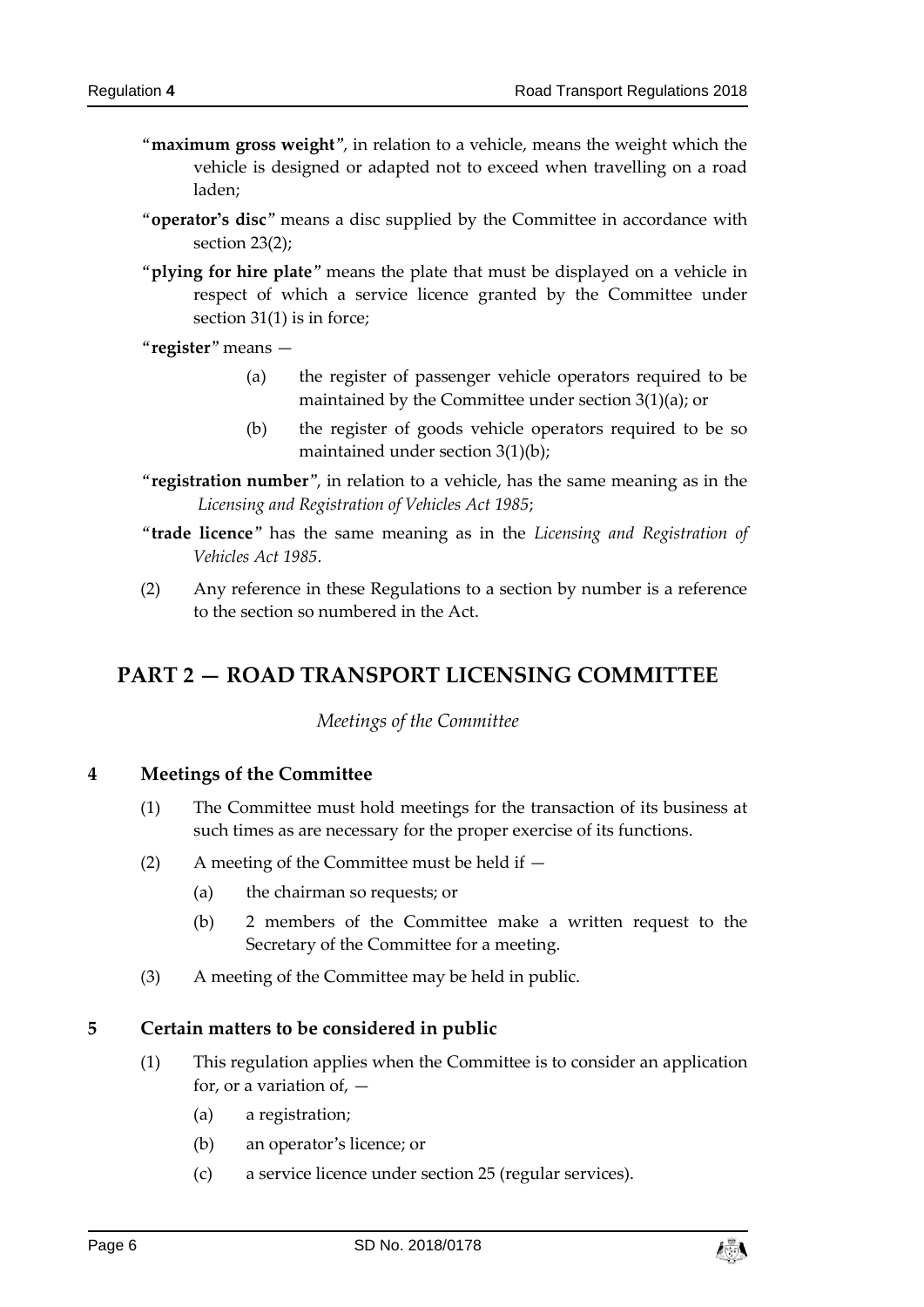(2) The Committee's consideration of the application or variation must be held in public.

#### <span id="page-6-0"></span>**6 Committee may make standing orders**

The Committee may make standing orders with respect to —

- (a) the summoning, notice, place, management and adjournment of its meetings; and
- (b) the transaction and management of business at its meetings.

#### <span id="page-6-1"></span>**7 Quorum**

The Committee may not transact business at a meeting of the Committee

unless —

- (a) at least 3 members of the Committee are present; and
- (b) one of the members present is the chairman or vice-chairman.

#### <span id="page-6-2"></span>**8 Presiding at a meeting**

At a meeting of the Committee the chairman presides but the vice-chairman presides if the chairman is absent or the chairman so requests.

#### <span id="page-6-3"></span>**9 Voting**

- (1) A question to be determined at a meeting of the Committee is to be decided by a majority of the votes of the members present and voting on the question.
- (2) If there is an equality of votes on a question, the person presiding has a second or casting vote.

#### <span id="page-6-4"></span>**10 Minutes to be kept**

- (1) The Committee must keep minutes of its meetings.
- (2) The names of the members present at a meeting of the Committee must be recorded in the minutes of the meeting.
- (3) A member of the Committee is entitled to have his or her vote on any question before the Committee recorded in the minutes.
- (4) Minutes of the proceedings of the Committee must be signed at the next meeting of the Committee or within six weeks, by the person presiding at it.

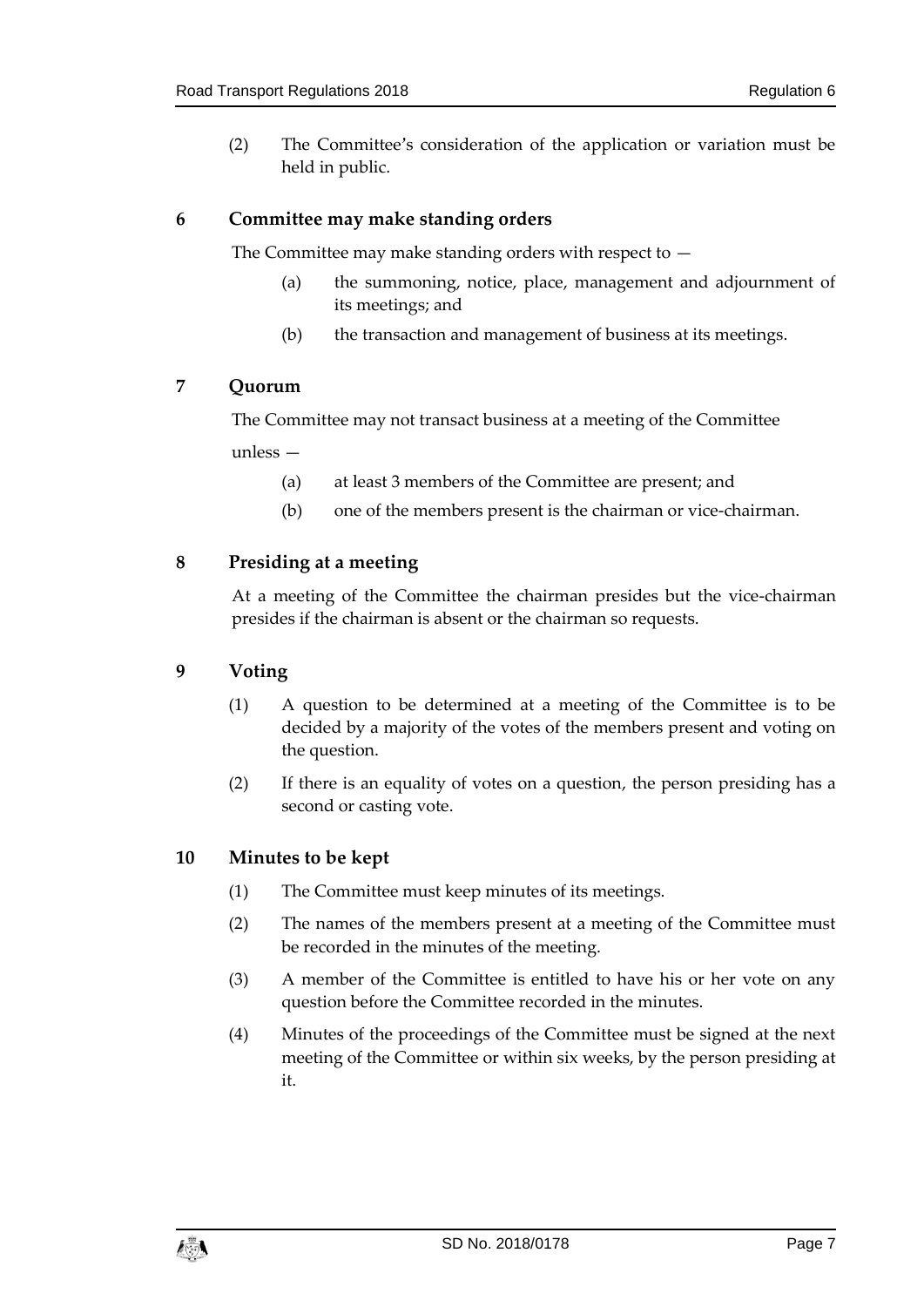*Circular to be published by the Committee*

#### <span id="page-7-1"></span><span id="page-7-0"></span>**11 Committee to publish circular**

The Committee must publish a circular in such a manner and at such intervals as it thinks fit.

#### <span id="page-7-2"></span>**12 Contents of circular — applications**

- (1) The circular must contain a notice of any applications made to the Committee —
	- (a) for a registration or an operator's licence or for the variation of a registration or an operator's licence;
	- (b) for an exemption certificate; or
	- $(c)$  for a service licence that may be granted under section 25 (regular services) or for the variation of such a licence,

and a subsequent notice of the Committee's decision on each such application.

- (2) The circular
	- (a) may contain a notice of an application for a service licence that may be granted under section 29 (plying for hire) or for the variation of such a licence;
	- (b) must contain notice of the Committee's decision on each such application;
	- (c) must specify the date, time and place of the Committee's meeting at which the application is to be considered.
- (3) A notice of an application mentioned in paragraph (1) or (2) must  $-$ 
	- (a) contain sufficient particulars of the application to identify the applicant and matter applied for, and any operating centre specified in the application;
	- (b) be published in the circular not less than 21 days before the date of the meeting; and
	- (c) in the case of an application for a registration or an operator's licence, state that any person wishing to object to it in accordance with section 11(2) or (3) may do so within 21 days from the date of such publication by notice in writing to the Secretary of the Committee who will then notify all relevant parties.

#### <span id="page-7-3"></span>**13 Contents of circular — actions taken by the Committee**

The circular must also contain details of any action taken by the Committee under —

(a) section 6(3) (variation or cancellation of an exemption certificate);

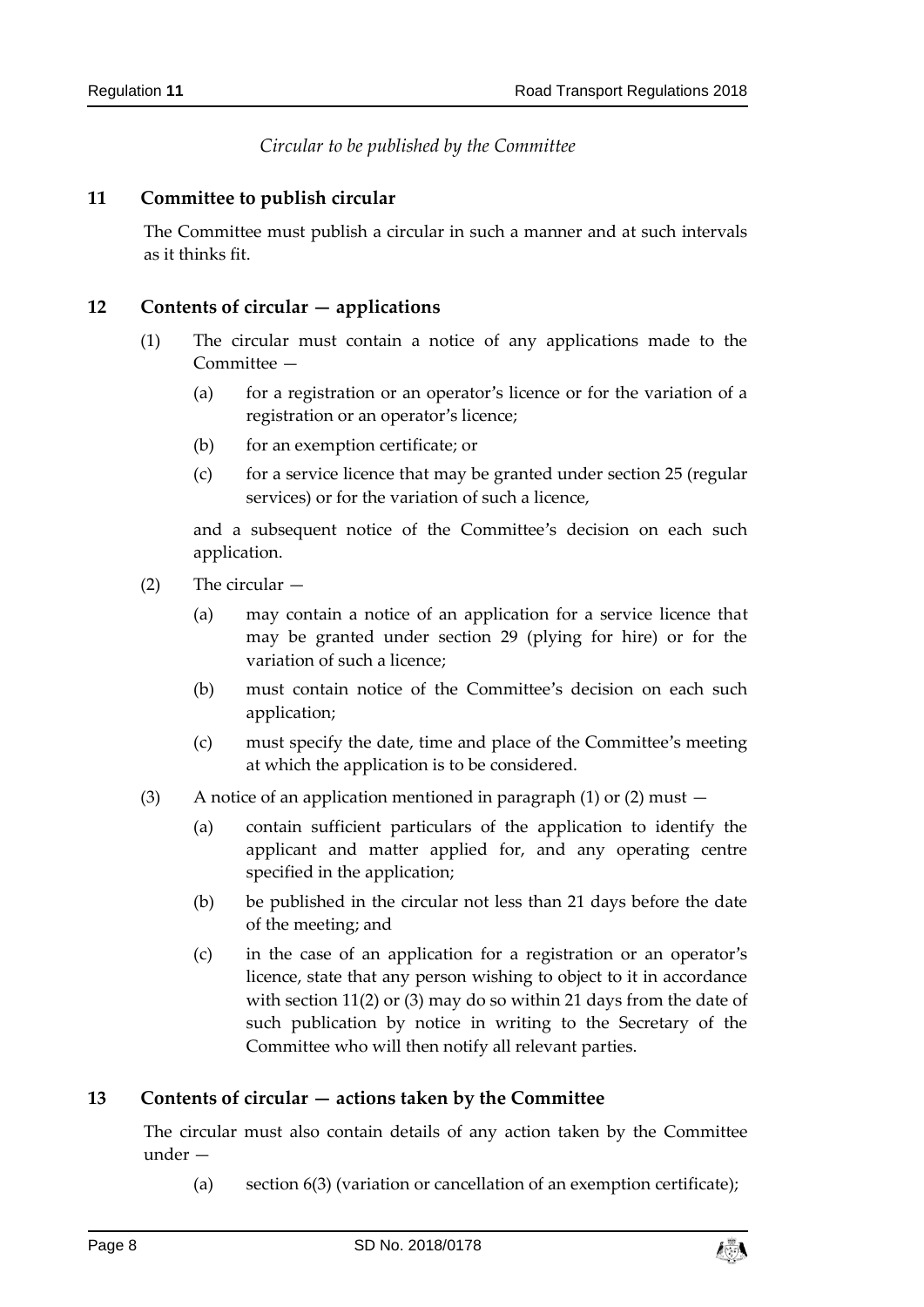- (b) section 18 (revocation, suspension etc of a registration or operator's licence);
- (c) section 19 (disqualification); or
- (d) section 33 (revocation, suspension etc of a service licence).

#### <span id="page-8-0"></span>**14 Contents of circular — proceedings to be held in public**

The circular must contain a notice of any proceedings of the Committee to be held in public.

#### <span id="page-8-1"></span>**15 Contents of circular — decisions of the High Bailiff**

The circular must contain a notice of —

- (a) any decision of the High Bailiff on an appeal under the Act; and
- (b) the action (if any) taken by the Committee to give effect to any such decision.

#### <span id="page-8-2"></span>16 Contents of circular – general notices

The Committee may publish in the circular any general notices issued by it.

#### <span id="page-8-3"></span>**17 Contents of circular — representative bodies**

The Committee must from time to time publish in the circular a notice specifying —

- (a) the name and address of each representative body to which a notice of an application for a registration, an operator's licence, or a service licence under section 25 will be sent in accordance with section 11 or 26; and
- (b) the class or classes of operators that each body appears to the Committee to represent.

#### <span id="page-8-4"></span>**18 Distribution of circular**

The Committee —

- (a) must send a copy of each issue of the circular to  $-$ 
	- (i) the Department;
	- (ii) the Chief Constable;
	- (iii) each local authority; and
	- (iv) such representative bodies as appear to the Committee to be appropriate; and
- (b) may send a copy of an issue of the circular to any other person.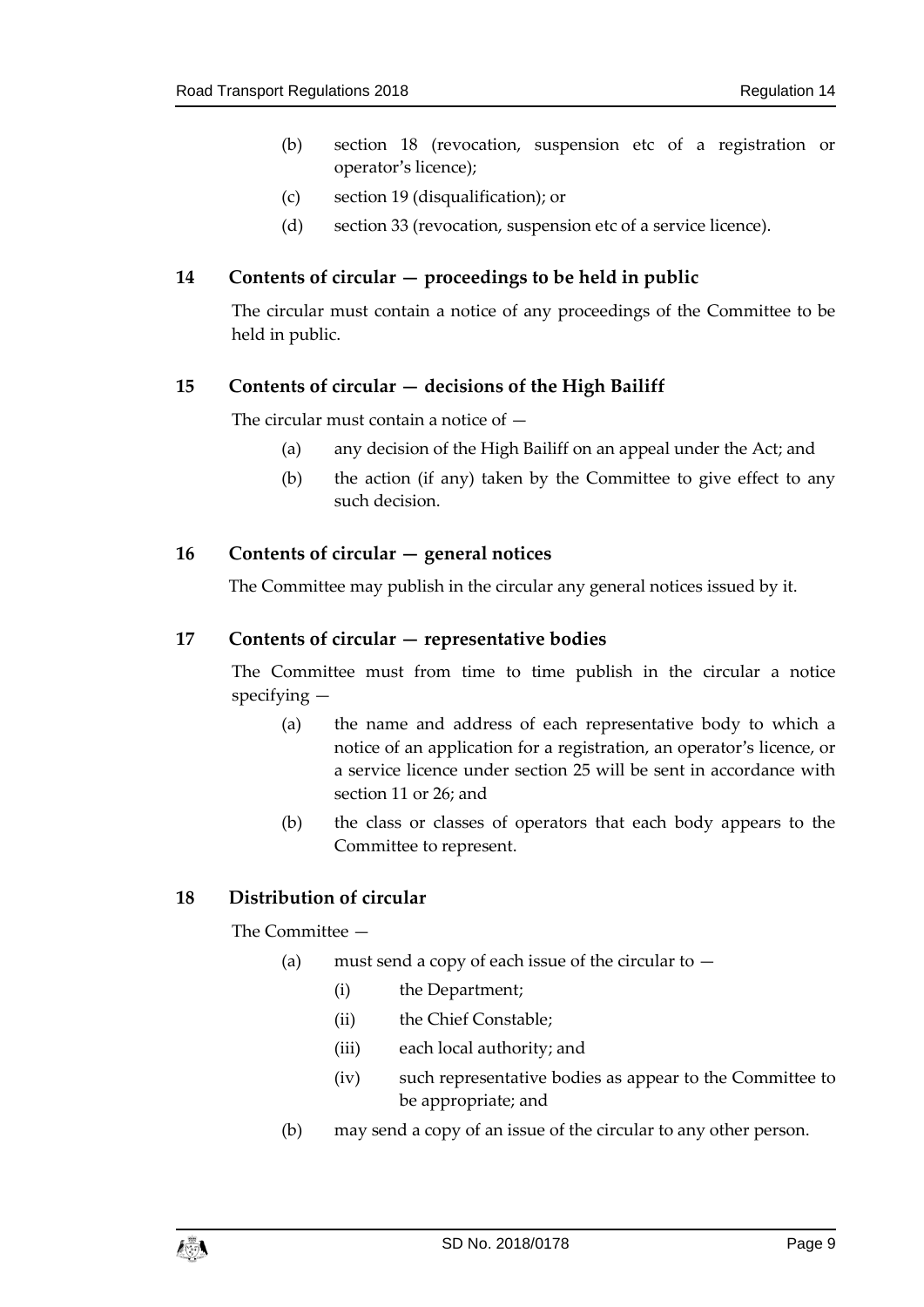### <span id="page-9-0"></span>**19 Availability of circular to the public**

- (1) The Committee must
	- (a) make each issue of the circular available for purchase by any person either as a single issue or on subscription at such reasonable price as the Department may determine; and
	- (b) make available for inspection by any person free of charge all issues of the circular published by it in the previous 6 months.
- (2) For the purpose of paragraph  $(1)(b)$  the Committee must make such issues available at its office and at the Department's head office at the Sea Terminal Building.

#### *MISCELLANEOUS MATTERS*

#### <span id="page-9-2"></span><span id="page-9-1"></span>**20 Form of objections**

- (1) This regulation applies in a case where objections may be made in accordance with section 11(2) or (3) with respect to an application for a registration or an operator's licence.
- (2) Notice of such objections must specify
	- (a) the name and address of the person making the objections; and
	- (b) particulars of the grounds on which the objections are made.

#### <span id="page-9-3"></span>**21 Evidence on oath or affirmation**

- (1) This regulation applies to proceedings of the Committee relating to
	- (a) an application for, or a variation of, a registration, an operator's licence, an exemption certificate, or a service licence; or
	- (b) any action or intended action under section 6(3), 18, 19 or 33.
- (2) The Committee may require any oral evidence tendered to it to be given on oath.
- (3) For that purpose the chairman, vice-chairman or Secretary of the Committee may administer the oath or affirmation.

#### <span id="page-9-4"></span>**22 Inspection of premises**

- (1) This regulation applies in a case where the Committee requires to be satisfied that any premises are suitable as an operating centre.
- (2) The Committee may authorise any person appearing to it to be suitably qualified (who may be a member of the Committee) to inspect the premises and to make a written report on them to the Committee.

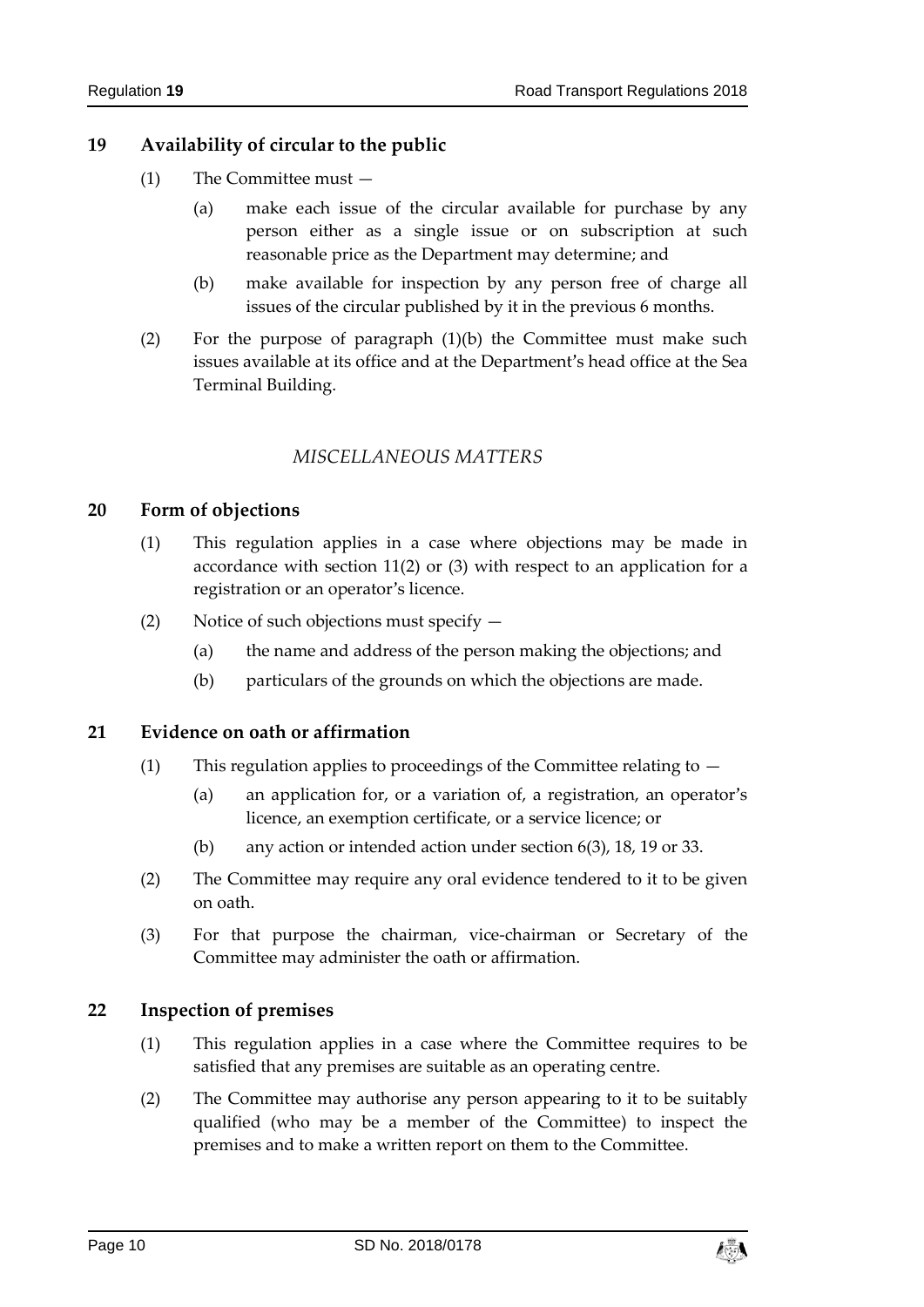- (3) The Committee must not consider such a report unless a copy of it has been served on the applicant or operator in question at least 7 days before the meeting at which it is to be considered.
- (4) If so required by the applicant or operator, the person who made the report must attend that meeting and give oral evidence.
- (5) A requirement by the applicant or operator under paragraph (4) must be given in writing to the Secretary of the Committee at least 3 days before that meeting.
- (6) The Committee must not consider the report if the person who made it fails to attend that meeting when duly required to do so.

#### <span id="page-10-0"></span>**23 Committee may determine certain matters without appearance**

- (1) The Committee may determine any of the following matters without the attendance of the applicant or any other person —
	- (a) an application by a registered or licensed operator to renew or terminate his or her registration or licence;
	- (b) an application for the variation of a registration or operator's licence by correcting any particulars in it or by changing the name and address of the registered or licensed operator;
	- (c) an application for a temporary dispensation under section 16(3);
	- (d) an application to remove the suspension of a registration or licence;
	- (e) an application for the supply of new or additional operator's discs; or
	- (f) any action to give effect to a decision of the High Bailiff on an appeal under the Act.
- (2) However, the Committee must not refuse an application mentioned in paragraph (1) without giving the applicant an opportunity to appear before it and give evidence in support of the application.

# <span id="page-10-1"></span>**PART 3 — REGISTERS ETC, LISTS, OPERATORS' LICENCES, AND HIRING ARRANGEMENTS**

#### <span id="page-10-2"></span>**24 Form of registers**

- (1) The Committee must keep a register on a computer.
- (2) The register of Passenger Vehicle Operators must contain a Part A and a Part B.
- (3) Parts A and B of the register of passenger vehicle operators are prescribed for the purpose of section 5(1)(a)(ii).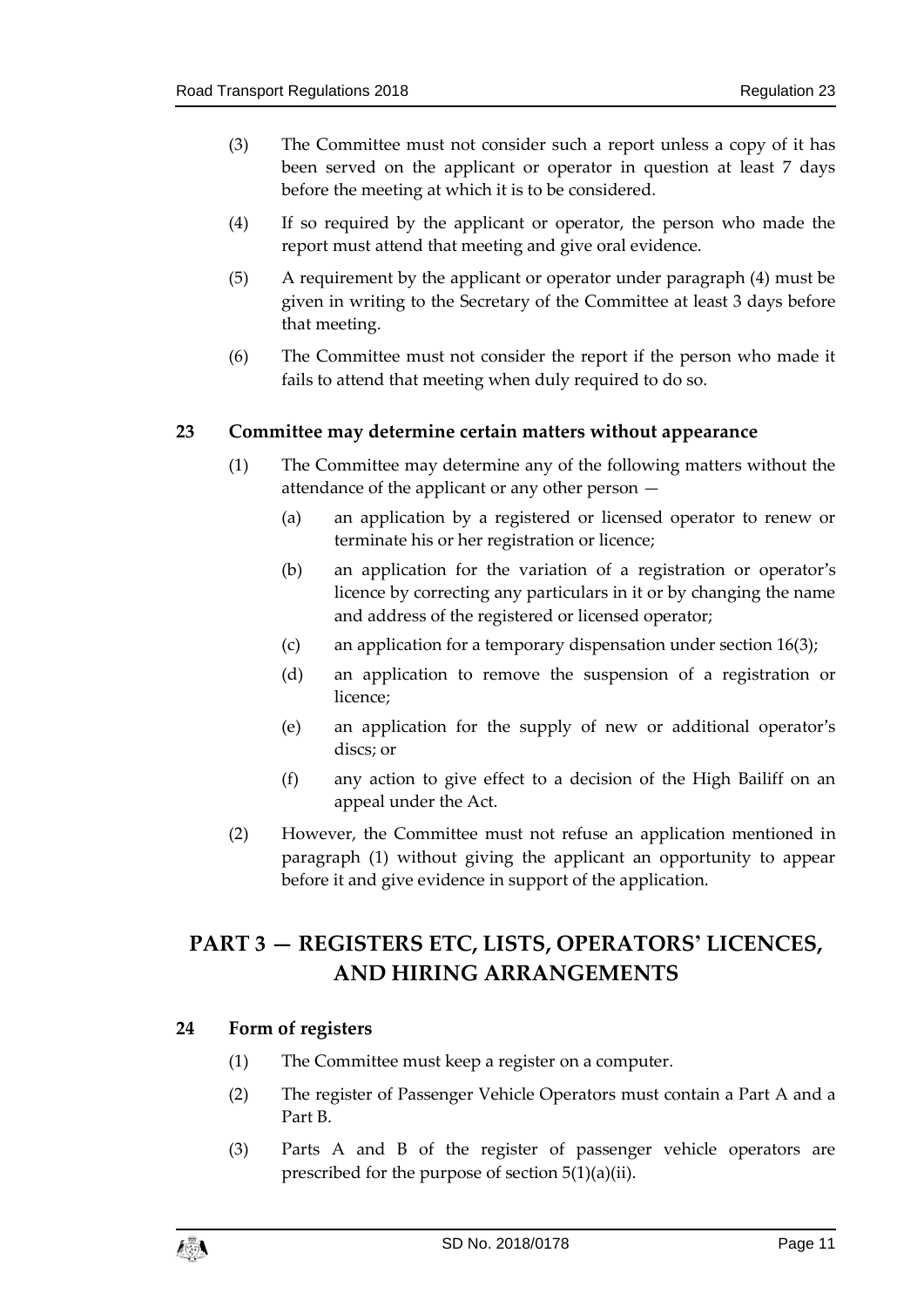- (4) Any registered operator who uses a passenger vehicle commercially for the carriage of passengers in connection with a business prescribed by or under section 5(2) is to be entered in Part A of the register of passenger vehicle operators.
- (5) A business prescribed for the purpose of section 5(2) is one involving the commercial use of —
	- (a) any vehicle constructed or adapted to carry more than 8 passengers in addition to its driver;
	- (b) 2 or more passenger vehicles; or
	- (c) any passenger vehicle operated in accordance with booking arrangements made by means of radio communication with its driver.
- (6) Once the condition is met, any registered operator who uses a passenger vehicle commercially for the carriage of passengers is to be entered in Part B of the register of passenger vehicle operators.

In this paragraph, "the condition" is that the vehicle being so used is a vehicle of a class prescribed for the purpose of section 5(1)(b).

- (7) A passenger vehicle of a class prescribed for the purpose of section  $5(1)(b)$  is  $-$ 
	- (a) one which
		- (i) does not fall within the description set out in paragraph  $(5)(c);$
		- (ii) is constructed or adapted to carry no more than 8 passengers in addition to its driver; and
		- (iii) is the only passenger vehicle used commercially by the business in question for the carriage of passengers; or
	- (b) one which is otherwise used in connection with a business not prescribed in paragraph (5).

#### <span id="page-11-0"></span>**25 Contents of registers**

- (1) The Committee must include the following particulars in a register in respect of each registered operator entered in it —
	- (a) any trading name of the operator;
	- (b) the maximum period that may elapse between inspections of the operator's vehicles to ensure that they are being properly maintained;
	- (c) any condition attached to the registration of the operator under section 16(1).
- (2) The particulars mentioned in paragraph (1) are additional to those that must be entered in the register under section 13(1).

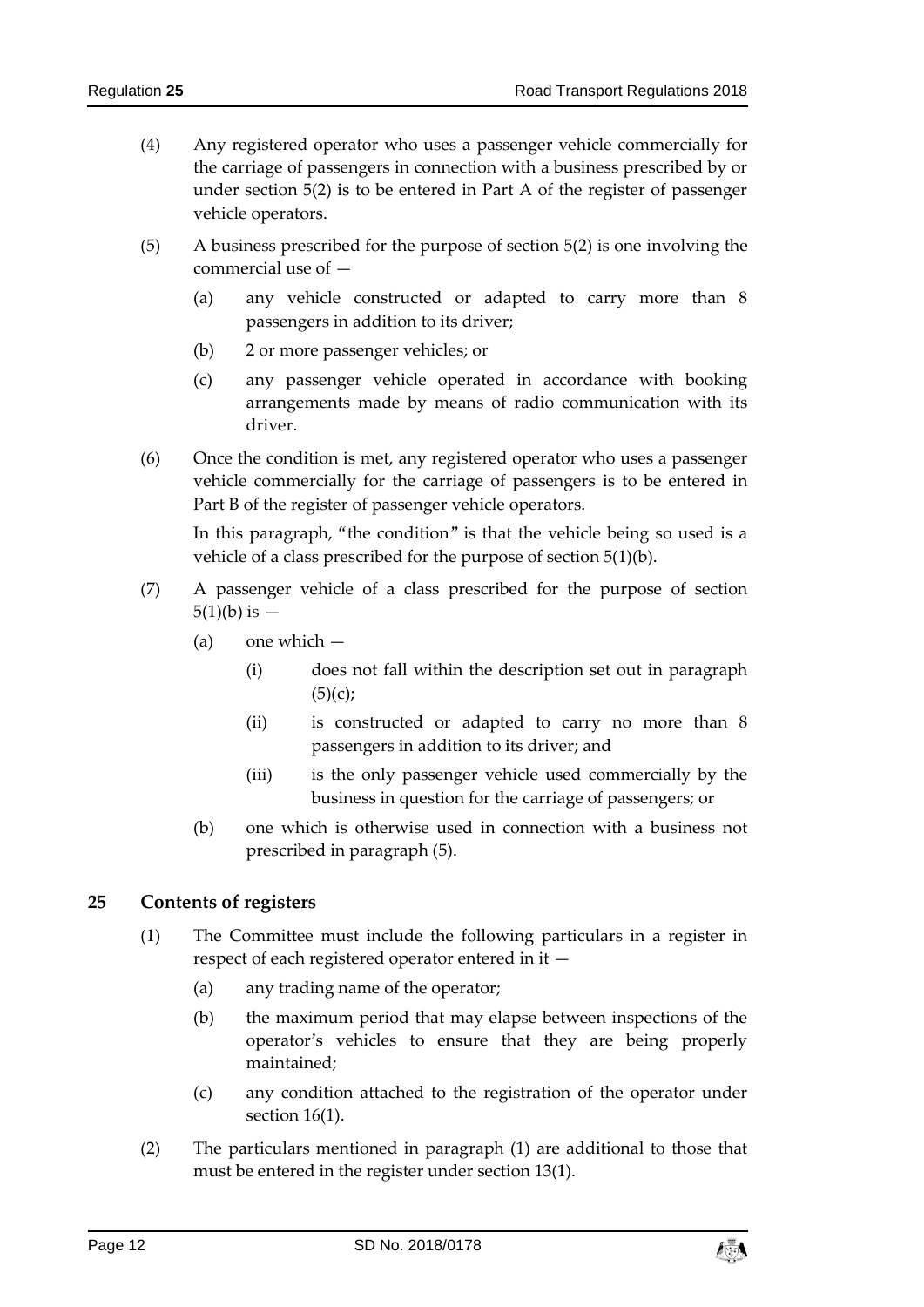## <span id="page-12-0"></span>**26 Registration as a goods vehicle operator to be granted with respect to the classified use of the relevant vehicles**

- (1) The Committee must not grant a registration as a goods vehicle operator unless the registration restricts the commercial use of the related vehicles to such use in the Island.
- (2) Any person who is taken to be a registered goods vehicle operator by virtue of regulation 75(1) and (2) is not subject to the restriction specified in paragraph (1) for the period of one year from the date on which these Regulations come into operation.

## <span id="page-12-1"></span>**27 Form and contents of lists of operators' licences**

- (1) The Committee must keep on a computer
	- (a) a list of all passenger vehicle operators' licences; and
	- (b) a list of all goods vehicle operators' licences.
- (2) Each entry in a list must include any condition attached under section 16(1) to the grant of the operator's licence in question.
- (3) The particulars mentioned in paragraph (2) are additional to those that must be included in an operator's licence by or under section 13(2).

#### <span id="page-12-2"></span>**28 Form and contents of list of exemption certificates**

- (1) The list of exemption certificates required to be kept by the Committee under section 6(6) must be kept on a computer.
- (2) Each entry in the list must include in respect of the voluntary organisation in question —
	- (a) the organisation's address; and
	- (b) details of any conditions specified in the organisation's exemption certificate under section 6(2).

#### <span id="page-12-3"></span>**29 Contents of operators' licences**

- (1) The Committee must include in an operator's licence
	- (a) the same particulars as are prescribed in regulation  $25(1)(a)$ , and  $(b)$ ;
	- (b) any condition attached to the grant of the licence under section 16(1); and
	- (c) the name of the operator's transport manager.
- (2) The particulars mentioned in paragraph (1) are additional to those that must be included in the licence by or under section 13(2).

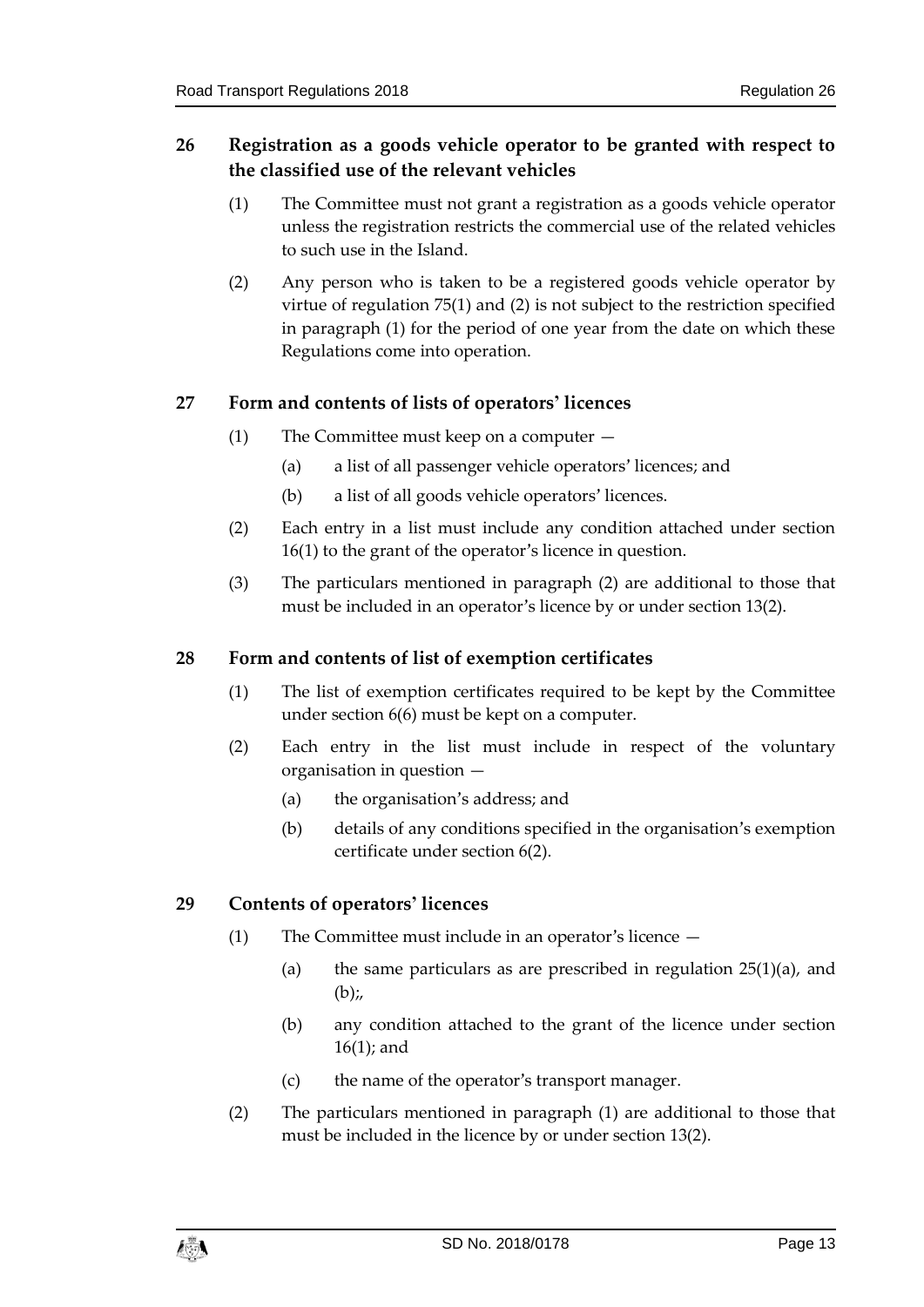#### <span id="page-13-0"></span>**30 Hiring arrangements — goods vehicle operators**

- (1) This regulation applies in a case where a registered goods vehicle operator or the holder of a goods vehicle operator's licence makes available a goods vehicle to another under a hiring arrangement.
- (2) A person who uses such a vehicle under such an arrangement is to be regarded as using the vehicle under the registration or licence that he or she holds.
- (3) The number of goods vehicles that may be used under that registration or licence must not exceed —
	- (a) the maximum number of vehicles; and
	- (b) the maximum number of vehicles of any class,

specified under section 15(1) either in the related entry in the register or in the licence.

# <span id="page-13-1"></span>**PART 4 — PRESCRIBED WEIGHT IN RELATION TO GOODS VEHICLES**

## <span id="page-13-2"></span>**31 Weight which the maximum laden weight of goods vehicles must exceed if they are to be affected by the Act**

<span id="page-13-3"></span>The weight for the purpose of section 7(1) is a weight of 3,500 kg.

## **PART 5 — EXEMPTIONS**

#### <span id="page-13-4"></span>**32 Goods vehicles**

- (1) By virtue of section  $8(2)$ , a person not authorised to do so by section  $8(1)$ may use a goods vehicle commercially for the carriage of goods in such cases or circumstances or under such conditions as are specified in this regulation.
- (2) Such a person may so use a goods vehicle in a case where it is  $-$ 
	- (a) a vehicle used to clear snow from a highway or to spread grit on it;
	- (b) a works truck;
	- (c) engineering plant;
	- (d) an agricultural motor vehicle or an agricultural trailer;
	- (e) a vehicle being used in circumstances described in section 18(3) of the *Road Traffic Act 1985*;
	- (f) a breakdown vehicle;

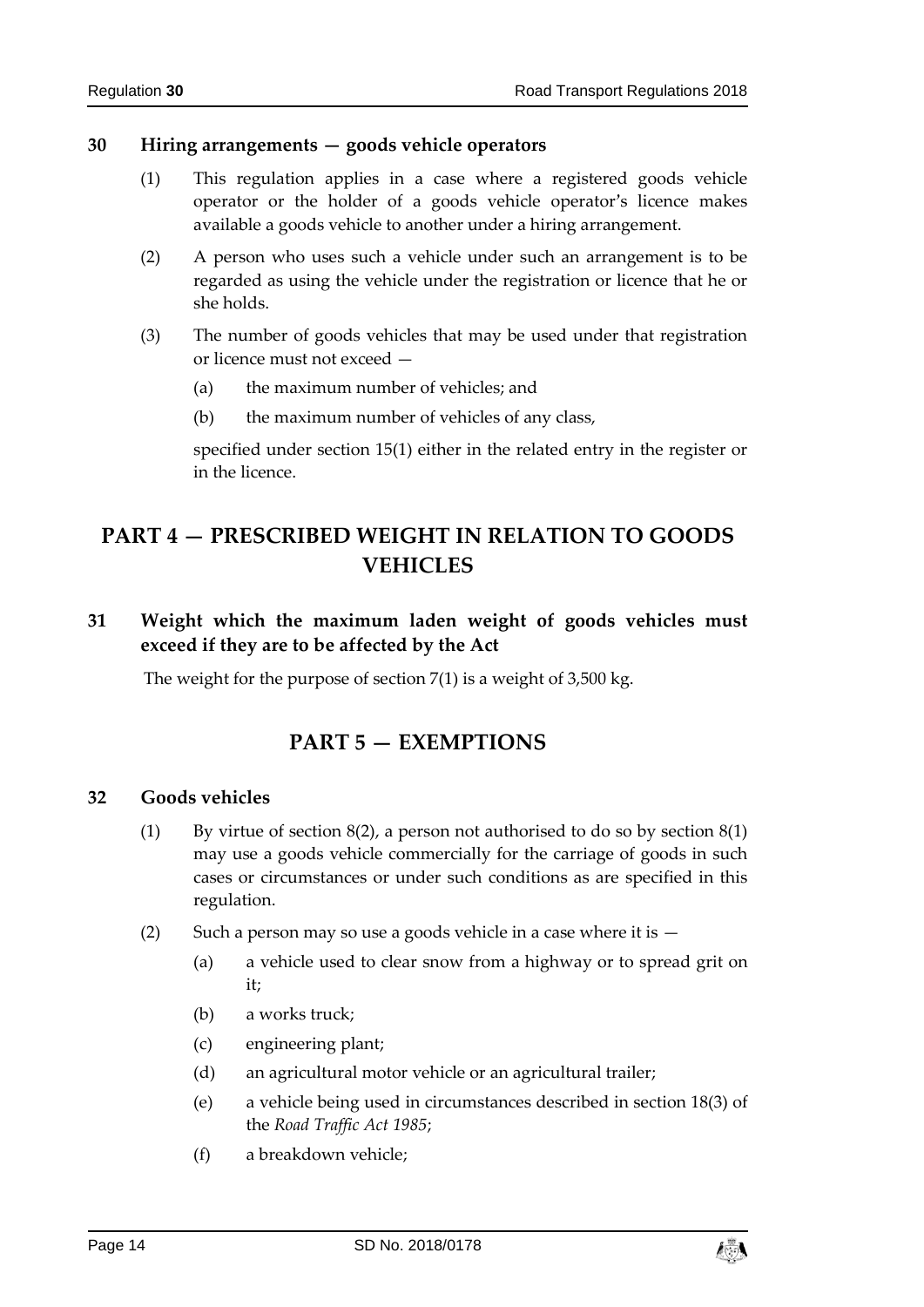- (g) a vehicle going to or from the Vehicle and Driving Test Centre operated by the Department;
- (h) a vehicle operated by an airport and going to or from a place of maintenance or repair;
- (i) a vehicle being used by any of the armed services of the Crown; or
- (j) a vehicle which is lawfully being used in accordance with a trade licence and has a trade plate affixed to it.
- $(3)$  In this regulation  $-$

"**breakdown vehicle**" means a vehicle used to attend an accident or breakdown or to draw a broken down vehicle to a place of repair; and

other expressions that are defined in the Road Vehicles (Maintenance and Use) Regulations 2012 have the same meanings here as they have there.

# <span id="page-14-0"></span>**PART 6 — CONDITIONS CAPABLE OF ATTACHMENT TO A REGISTRATION OR AN OPERATOR'S LICENCE**

## <span id="page-14-1"></span>**33 Conditions of a prescribed description**

The conditions of a prescribed description for the purpose of section 16(1) are such conditions as —

- (a) relate to  $-$ 
	- (i) operating centres;
	- (ii) vehicle classification;
	- (iii) limitations in respect of service licences; and
	- (iv) the records to be maintained by operators; and
- (b) require the use of goods vehicles to be subject to their adequate maintenance, inspection, parking, and conformity with road traffic law.

#### <span id="page-14-2"></span>**34 Operating centres**

On granting an application for a registration or an operator's licence, the Committee may attach to the registration or licence such conditions as —

- (a) limit the times during which an operating centre may be used by an operator;
- (b) limit the period, being not less than 6 months, during which an operating centre may be so used and require the operator to begin using a different operating centre approved by the Committee on or before the expiry of the period; or
- (c) give effect to any undertakings given by the operator under section 10(7).

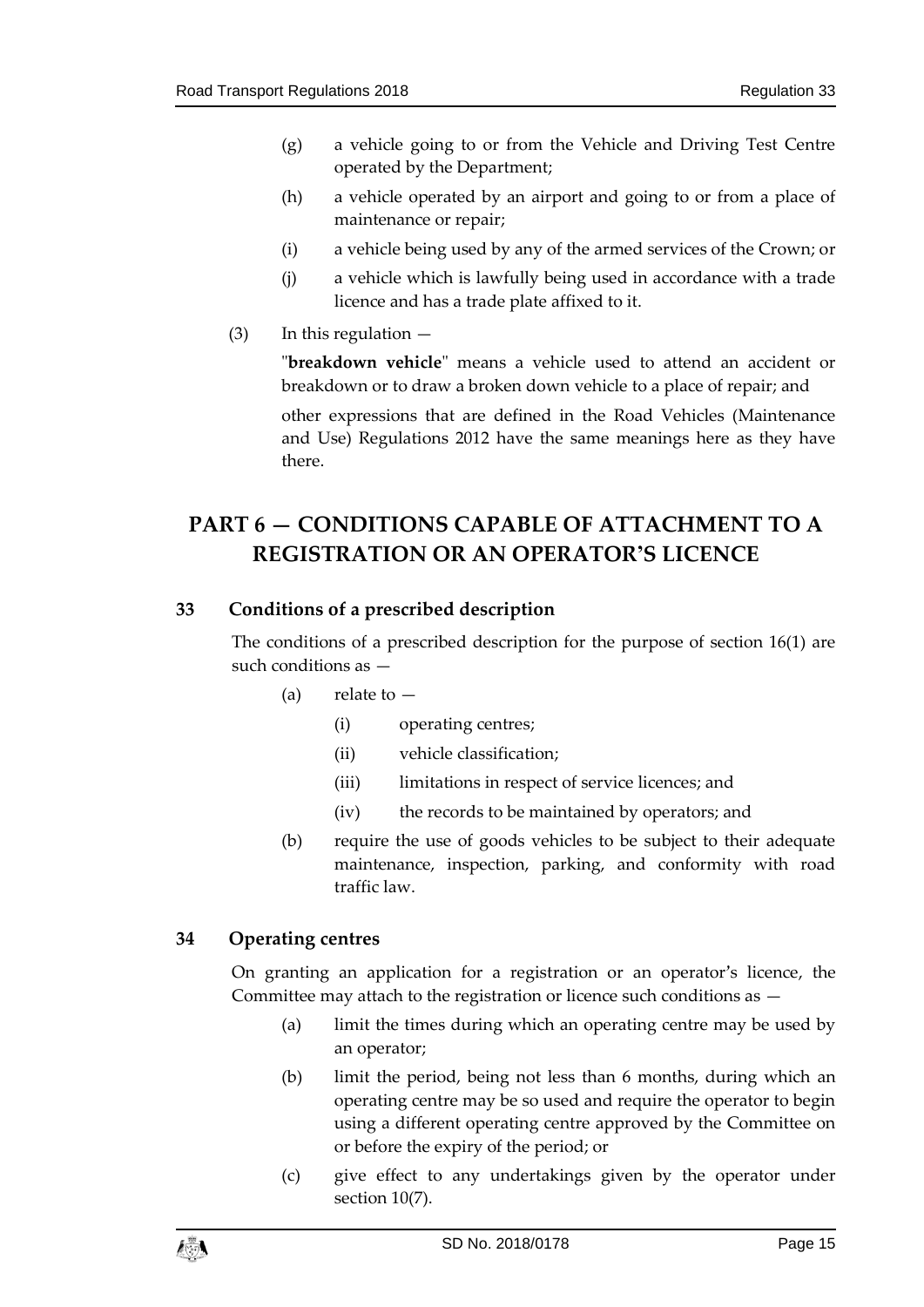#### <span id="page-15-0"></span>**35 Vehicle classification**

- (1) This regulation applies in a case where the Committee, on granting an application for a registration or an operator's licence, attaches to the registration or licence such conditions as restrict or regulate the use of vehicles by an operator.
- (2) Such conditions may use any classification of vehicles prescribed by regulations under section 62(3).

#### <span id="page-15-1"></span>**36 Limitations in respect of service licences**

On granting an application for a registration or an operator's licence, the Committee may attach to the registration or licence conditions that —

- (a) prohibit the use of a specified operating centre under a service licence;
- (b) limit the number or types of vehicles that may be used under a service licence;
- (c) prohibit an application for a service licence from being made by the operator, either before a specified date or at all; or
- (d) take into account the following matters in connection with a service licence —
	- (i) the unsuitability of the operator's premises; or
	- (ii) knowledge of the previous conduct of the operator or of his or her directors or managers.

#### <span id="page-15-2"></span>**37 Records to be kept or maintained by operators**

On granting an application for a registration or an operator's licence, the Committee may attach to the registration or licence conditions requiring the operator —

- (a) to keep or maintain such records, and for such periods, as the Committee thinks fit; and
- (b) to produce them to the Committee or to an authorised examiner or authorised officer when required by the Committee or the examiner or authorised officer to do so.

## <span id="page-15-3"></span>**38 Use of goods vehicles to be subject to their adequate maintenance, inspection, parking, and compliance with road traffic law**

- (1) On granting an application for a registration of a goods vehicle operator or for a goods vehicle operator's licence, the Committee may attach to the registration or licence such conditions as require —
	- (a) the operator's goods vehicles —

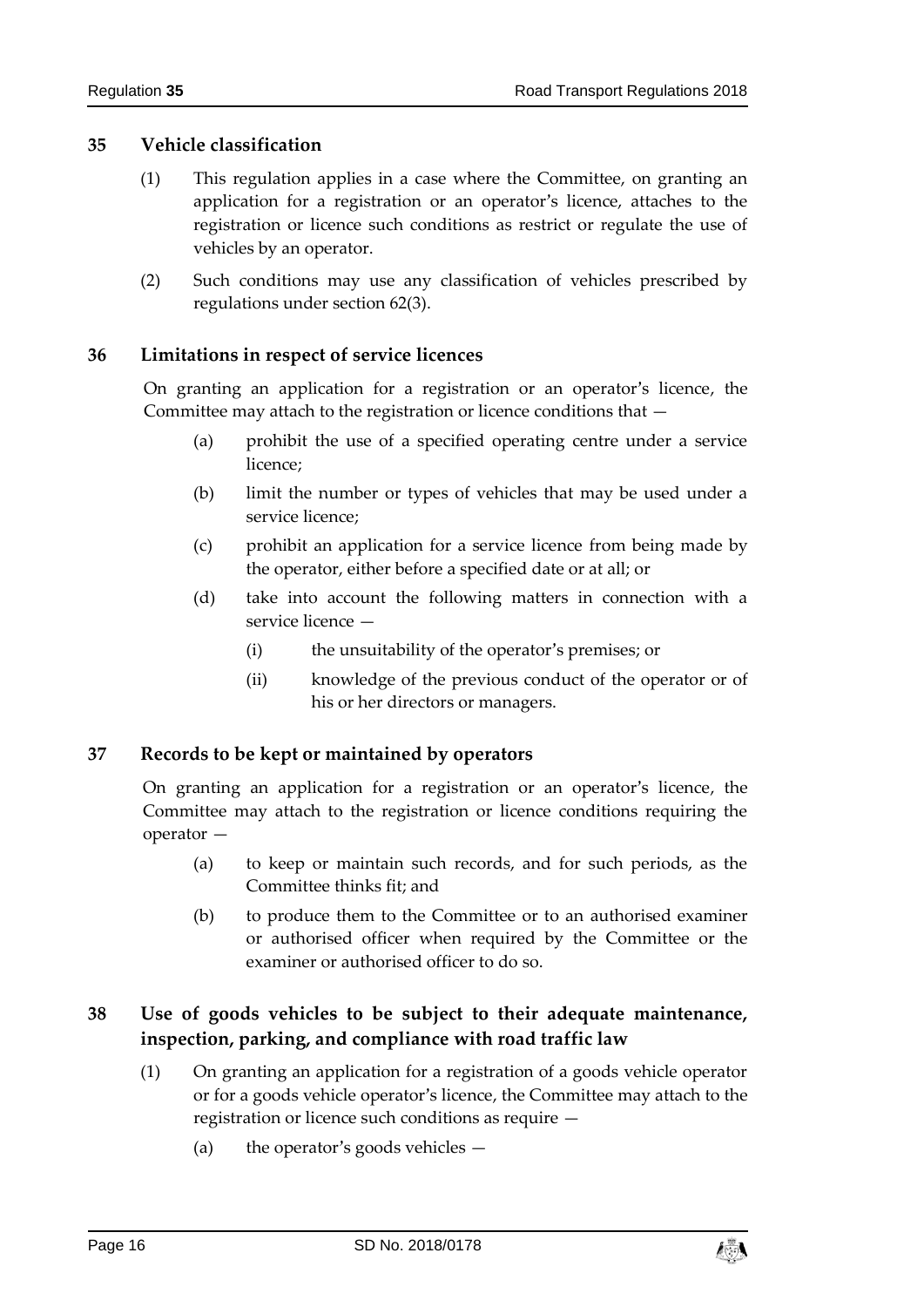- (i) to be regularly checked with respect to roadworthiness by a suitably competent person; and
- (ii) to be adequately maintained;
- (b) the operator to ensure that the drivers of such vehicles undertake a visual check of them on each working day and make a written report to the operator of any defects likely to affect their roadworthiness;
- (c) the operator to ensure that no such vehicle is used until any defect likely to affect its roadworthiness is rectified (this sub-paragraph does not limit either of sub-paragraphs (d) and (e));
- (d) the operator to permit such vehicles to be inspected by an authorised examiner —
	- (i) without notice, if the examiner considers that an immediate inspection is urgently required; and
	- (ii) in any other case, on the examiner's giving to the operator 48 hours' notice of the proposed inspection,

and, before any such vehicle is used, to rectify to the examiner's satisfaction any defect found by the examiner that is likely to affect its roadworthiness;

- (e) the operator
	- (i) to arrange for any semi-trailer used under the registration or licence to be inspected at the VDTC by an authorised examiner during each specified period; and
	- (ii) before the vehicle is used, to rectify to the examiner's satisfaction any defect found by the examiner that is likely to affect its roadworthiness;
- (f) the operator to ensure that  $-$ 
	- (i) such vehicles comply with the relevant provisions made by or under the *Road Traffic Act 1985*, the *Road Traffic Regulation Act 1985*, and the Act; and
	- (ii) without limitation of sub-paragraph (f)(i), no such vehicle exceeds its maximum laden weight or, if no such weight applies, its maximum gross weight; and
- (g) the operator to ensure that  $-$ 
	- (i) when not engaged in an operation that involves the carriage of goods, such vehicles will be parked at the place specified as the related operating centre either in the relevant register or in the operator's licence; and
	- (ii) no such vehicles parked there will exceed the maximum number specified in the relevant entry in that register or in the licence.
- $(2)$  In this regulation  $-$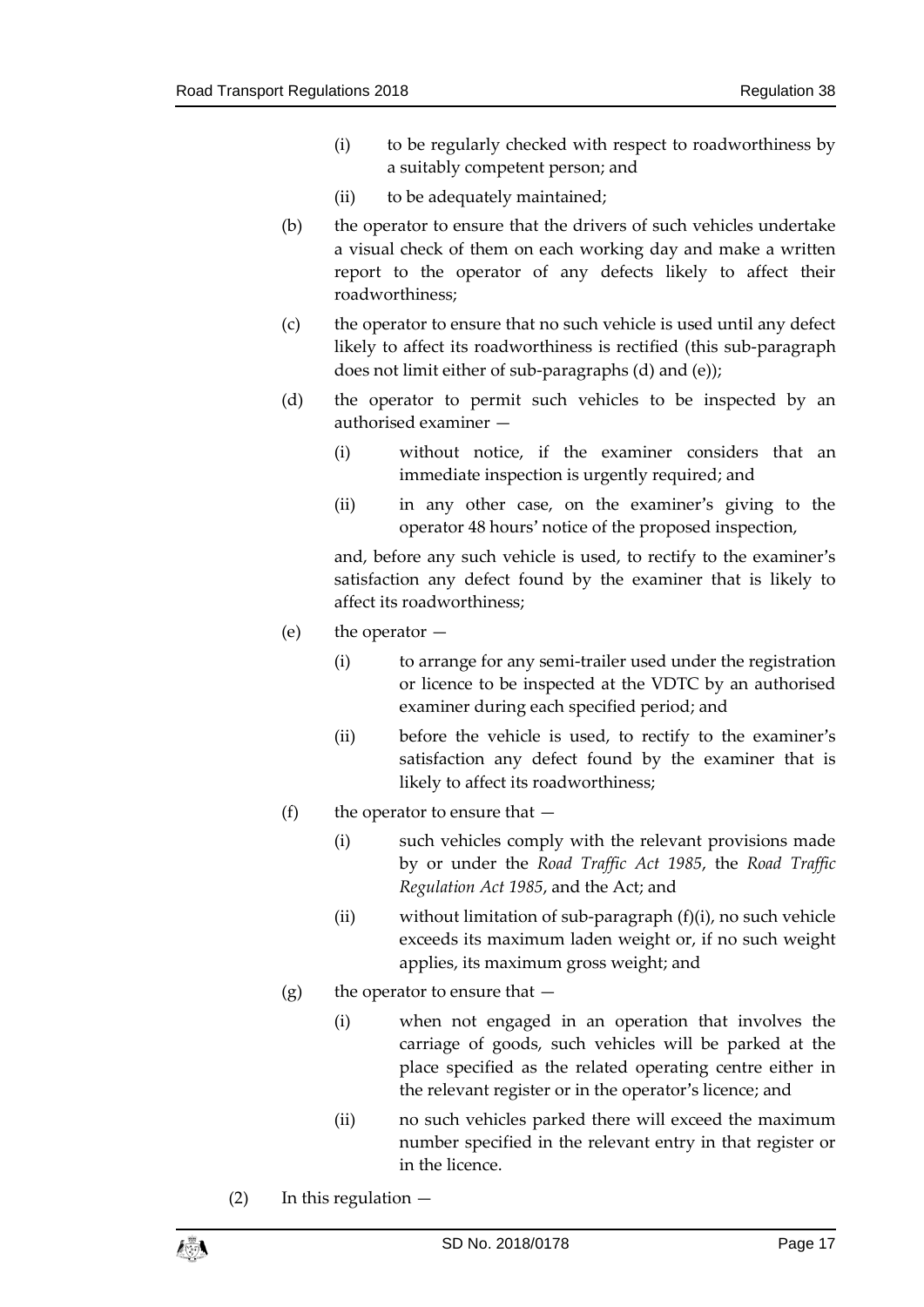"**bank holiday**" means a day which is a bank holiday under the Bank Holidays Act 1989;

"**semi-trailer**" has the same meaning as in the Road Vehicles (Maintenance and Use) Regulations 2012;

"**specified period**" means a period commencing on each anniversary of the grant of a registration or an operator's licence and ending one month later;

"**VDTC**" means the Vehicle and Driving Test Centre at Ballafletcher Road, Cronkbourne, Douglas or such other place as the Department may from time to time appoint for the purpose of this regulation.

# <span id="page-17-0"></span>**PART 7 — CUSTODY, PRODUCTION, AND RETURN OF PRESCRIBED DOCUMENTS AND NOTIFICATION OF PRESCRIBED PARTICULARS**

#### <span id="page-17-1"></span>**39 Application of this Part**

- (1) This Part applies to  $-$ 
	- (a) operators' licences;
	- (b) certificates of registration; and
	- (c) exemption certificates.
- (2) In this Part, "holder", in relation to such a document, means the operator of a vehicle to which the document relates.

#### <span id="page-17-2"></span>**40 Custody of documents**

The holder of a document to which this Part applies must keep the document safe and in good condition.

#### <span id="page-17-3"></span>**41 Production of documents**

The holder of a document to which this Part applies must produce the document to an authorised officer if the officer requires him or her to do so.

#### <span id="page-17-4"></span>**42 Return of documents**

The holder of a document to which this Part applies must return the document to the Committee if —

- (a) the Committee
	- (i) authorises an amendment or variation of the document under the Act;

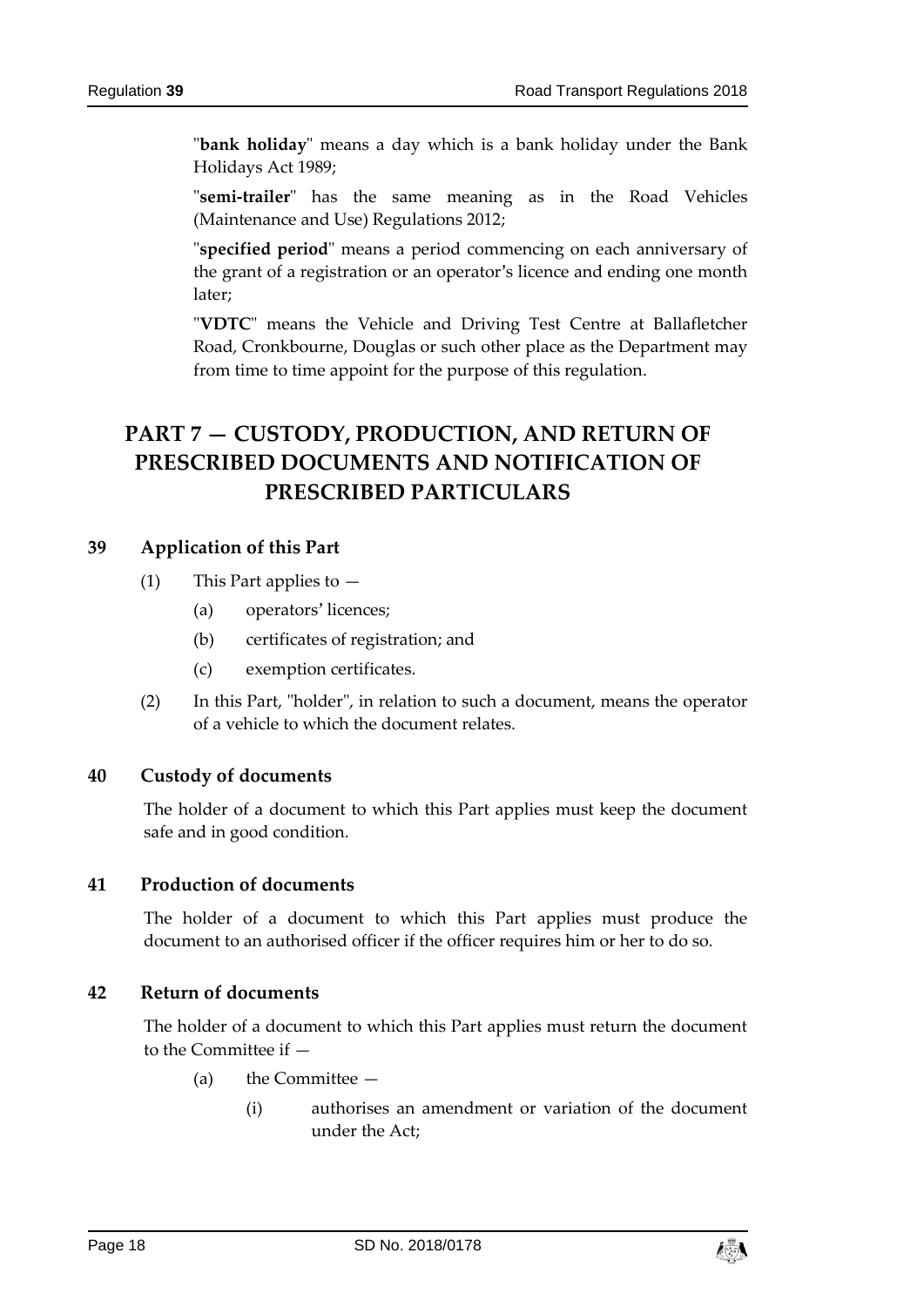- (ii) revokes the registration or licence of the operator in accordance with section  $18(1)$  or  $(2)(a)$  or cancels the exemption certificate in accordance with section 6(3); or
- (iii) suspends the registration or licence of the operator in accordance with section 18(2)(b); or
- (b) the document expires.

#### <span id="page-18-0"></span>**43 Notification of particulars with respect to passenger vehicles**

- (1) The holder of a document to which this Part applies must, within one month of a passenger vehicle commencing or ceasing to be used under the document, notify the Committee in writing of the following particulars —
	- (a) the registration number of the vehicle;
	- (b) the seating capacity and the standing capacity (if any) of the vehicle;
	- (c) the maximum gross weight of the vehicle, if it is constructed or adapted to carry more than 16 passengers in addition to the driver; and
	- (d) the date on which the vehicle commenced or ceased to be so used.
- (2) The requirement under paragraph (1) may be met by the holder supplying the Committee with a list of the vehicles being used for the time being under the document in question updated to the date mentioned in paragraph (1)(d).

#### <span id="page-18-1"></span>**44 Notification of particulars with respect to goods vehicles**

- (1) The holder of a document to which this Part applies must, within 7 days of a goods vehicle commencing or ceasing to be used under the document, notify the Committee in writing of the following particulars —
	- (a) the registration number of the vehicle or, if the vehicle is a trailer displaying a Manx Operator's Disc, its chassis number or other identifying mark;
	- (b) the maximum gross weight of the vehicle; and
	- (c) the date on which the vehicle commenced or ceased to be so used.
- (2) The requirement under paragraph (1) may be met by the holder supplying the Committee with a list of the vehicles being used for the time being under the document in question, updated to the date mentioned in paragraph (1)(c).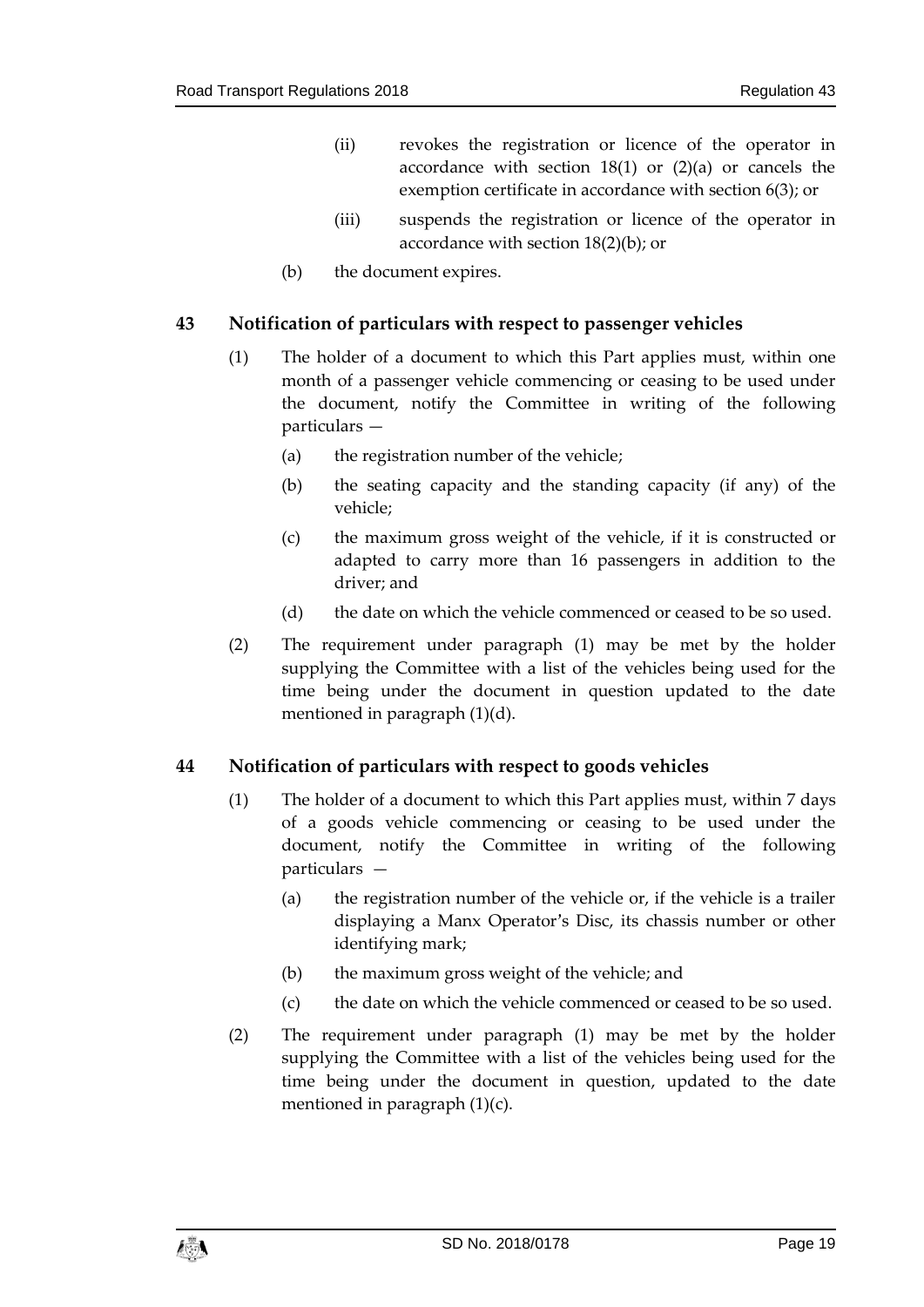#### <span id="page-19-0"></span>**45 Offence**

A person who contravenes a requirement imposed on him or her by this Part commits an offence and liable on summary conviction to a fine not exceeding £500.

# <span id="page-19-2"></span><span id="page-19-1"></span>**PART 8 — OPERATORS' DISCS AND PLYING FOR HIRE PLATES**

#### *Operators' discs*

#### <span id="page-19-3"></span>**46 Where operators' discs are to be exhibited**

- (1) This regulation applies in a case where section 23(1) or (3) requires an operator's disc to be exhibited on a vehicle.
- (2) The operator of a vehicle must ensure that an operator's disc in the prescribed form is exhibited —
	- (a) in the case of a trailer, on its near-side chassis member or on its headboard; and
	- (b) in any other case, on the left side of the windscreen adjacent to the vehicle's licence disc.
- (3) However, in a case where a vehicle displays at its rear a plying for hire plate, the operator must ensure that the operator's disc is exhibited adjacent to that plate.
- (4) In this regulation —

"**trailer**" has the same meaning as that term has in the Road Vehicles (Maintenance and Use) Regulations 2012; and

"**vehicle's licence disc**" means the disc issued in respect of the vehicle under section 6(4) of the *Licensing and Registration of Vehicles Act 1985*.

#### <span id="page-19-4"></span>**47 Form of an operator's disc**

- (1) An operator's disc is in the prescribed form if, besides containing the particulars required by section 23(1) or (3), it complies with the relevant requirements of this regulation.
- (2) A disc must be circular with a diameter of 75 mm.
- (3) A disc may be coloured and a different colour may be assigned to it by the Committee in respect of the grant of each of the following —
	- (a) a passenger vehicle operator's licence;
	- (b) a goods vehicle operator's licence;
	- (c) a registration as a passenger vehicle operator;
	- (d) a registration as a goods vehicle operator;

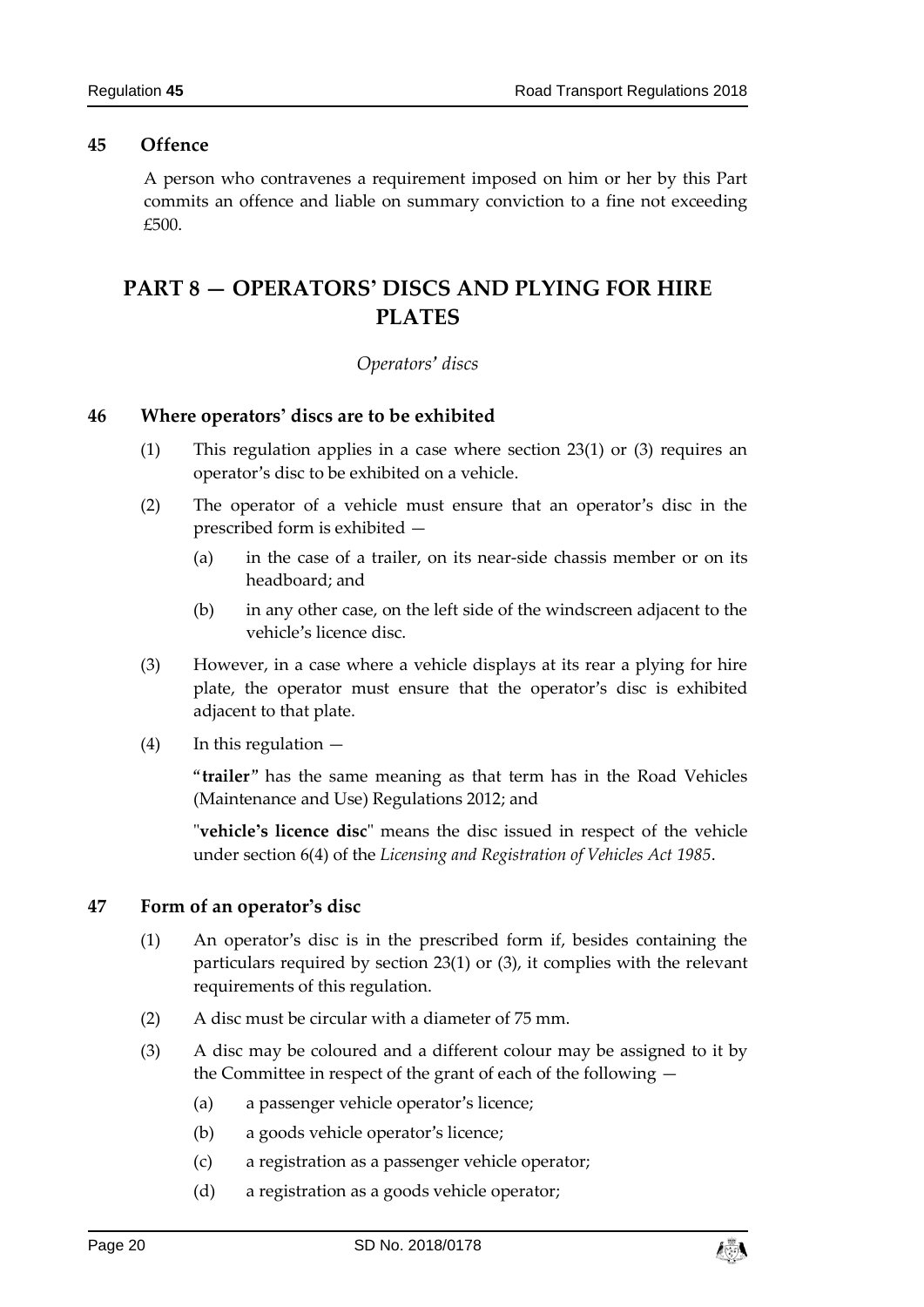- (e) a trailer; or
- (f) an exemption certificate.
- (4) A disc must contain
	- (a) its expiry date;
	- (b) in the case of a motor vehicle used under a goods vehicle operator's licence, its registration number; and
	- (c) in the case of a trailer, its chassis number or, if that number cannot be found, details of an identification mark stamped on its chassis or welded on to it.

#### <span id="page-20-0"></span>**48 Period of validity of an operator's disc**

- (1) An operator's disc is valid for a period of 12 months from its date of issue.
- (2) However, it ceases to be valid earlier if during that period
	- (a) the operator's licence or exemption certificate expires or otherwise ceases to have effect; or
	- (b) the operator's registration ceases to have effect.

## <span id="page-20-1"></span>**49 Return of an operator's disc on its ceasing to be valid or on a variation of a registration or licence**

An operator to whom an operator's disc has been issued must return it to the Committee —

- (a) if the Committee so requires on the ground that there has been a variation of the operator's registration or licence which has had the effect of reducing the number of vehicles, or the maximum number of vehicles of any class, that may be used under the registration or licence; or
- (b) within 7 days of its ceasing to be valid.

#### <span id="page-20-2"></span>**50 Production of an operator's disc on demand**

An operator to whom an operator's disc has been issued must produce it to an authorised officer or an inspector of the Committee on demand, but the surrender of such a disc is not required unless it has ceased to be valid or any of the circumstances set out in sections 17 to 19 applies.

#### <span id="page-20-3"></span>**51 Voluntary return of an operator's disc**

An operator may at any time voluntarily return to the Committee any operator's disc that he or she holds.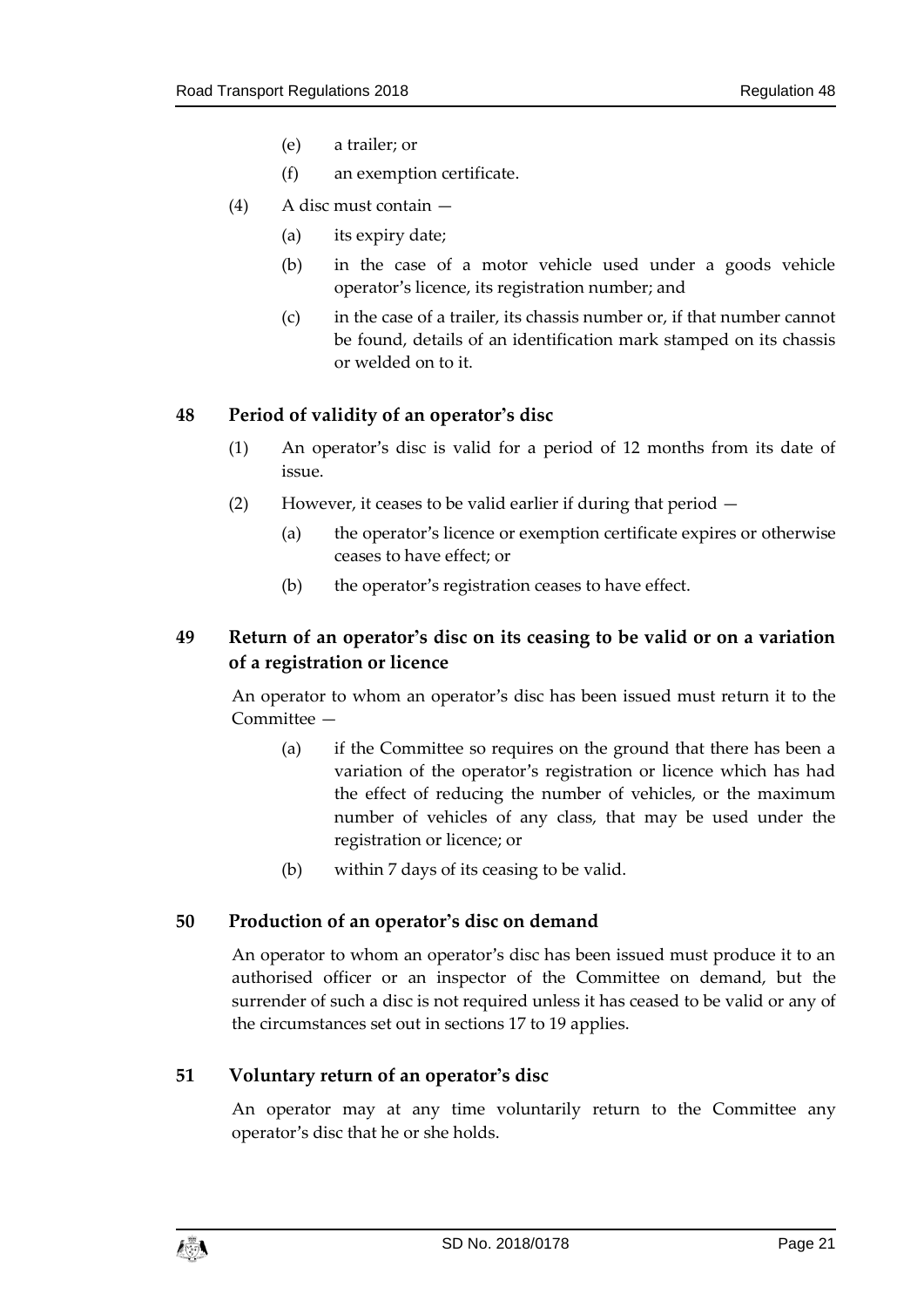#### <span id="page-21-0"></span>**52 Security of an operator's disc**

An operator to whom an operator's disc has been issued must keep the disc in a secure place when it is not being displayed on a vehicle.

#### <span id="page-21-1"></span>**53 Loss, destruction or defacement of an operator's disc**

- (1) An operator to whom an operator's disc has been issued must report the circumstances to the Committee if the disc is lost, destroyed or defaced.
- $(2)$  If  $-$ 
	- (a) the Committee is satisfied that the disc has been lost, destroyed or significantly defaced; and
	- (b) any prescribed fee has been paid,

the Committee may issue a replacement.

#### <span id="page-21-2"></span>**54 Offence**

Any person who contravenes a requirement imposed on him or her by regulation 46(2) or (3), 49, 50, 52 or 53(1) commits an offence and liable on summary conviction to a fine not exceeding £500.

#### *PLYING FOR HIRE PLATES*

#### <span id="page-21-4"></span><span id="page-21-3"></span>**55 Display of plying for hire plates**

- (1) This regulation applies to a public passenger vehicle that is being used for standing or plying for hire in a road or other public place under a service licence granted under section 31(1).
- (2) The person using the vehicle must ensure that a plying for hire plate in the prescribed form is displayed on the rear of the vehicle.

#### <span id="page-21-5"></span>**56 Form of a plying for hire plate**

- (1) A plying for hire plate is in the prescribed form if it complies with the requirements of this regulation.
- (2) The plate must be rectangular with the transverse width having a diameter of 240mm and the opposing length having a diameter of 175mm.
- (3) The plate must contain within it an oval border measuring at most 180 mm transversely by 95mm longitudinally.
- (4) There must appear within that border
	- (a) the words "PLY FOR HIRE" at the top;
	- (b) the operator number allocated by the Committee to the operator;
	- (c) the registration number of the vehicle; and

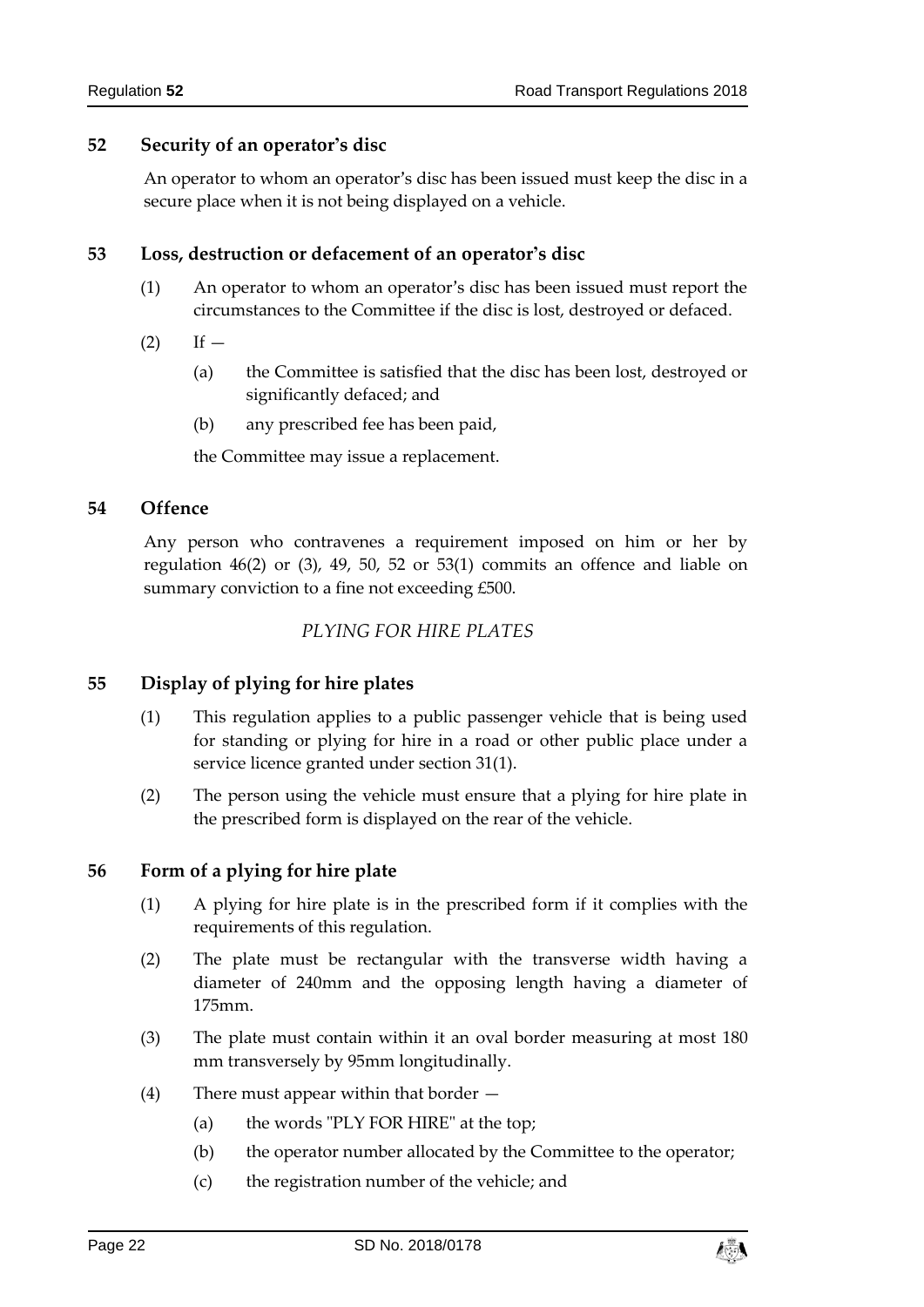- (d) the number of passengers that the vehicle may carry in accordance with the operator's service licence.
- (5) As long as paragraph 3 of Schedule 2 to the Act
	- (a) remains in operation; and
	- (b) has not been replaced by the alternative provision set out in paragraph 4(1) of that Schedule,

there must also appear within that border the district or districts by name where plying for hire is authorised in the operator's service licence.

## <span id="page-22-0"></span>**57 Period of validity of a plying for hire plate**

A plying for hire plate remains valid from its date of issue until the operator's service licence expires or otherwise ceases to have effect.

## <span id="page-22-1"></span>**58 Return of a plying for hire plate on its ceasing to be valid or on a variation of the district or districts to which it relates**

The operator of a vehicle in respect of which a plying for hire plate has been issued must return the plate to the Committee —

- (a) if the Committee so requires on the ground that there has been a variation in the district or districts specified in the operator's service licence; or
- (b) within 7 days of its ceasing to be valid.

#### <span id="page-22-2"></span>**59 Production of a plying for hire plate on demand**

An operator to whom a plying for hire plate has been issued must produce it to an authorised officer or an inspector of the Committee on demand, but no such plate shall be required to be surrendered unless it has ceased to be valid or any of the circumstances set out in sections 17 to 19 and 33 applies.

#### <span id="page-22-3"></span>**60 Voluntary return of a plying for hire plate**

An operator may at any time voluntarily return to the Committee any plying for hire plate that he or she holds.

#### <span id="page-22-4"></span>**61 Security of a plying for hire plate**

The operator of a vehicle in respect of which a plying for hire plate has been issued must keep the plate in a secure place when it is not being displayed on a vehicle.

#### <span id="page-22-5"></span>**62 Loss, destruction or defacement of a plying for hire plate**

Regulation 53 applies in respect of a plying for hire plate as it applies in respect of an operator's disc.

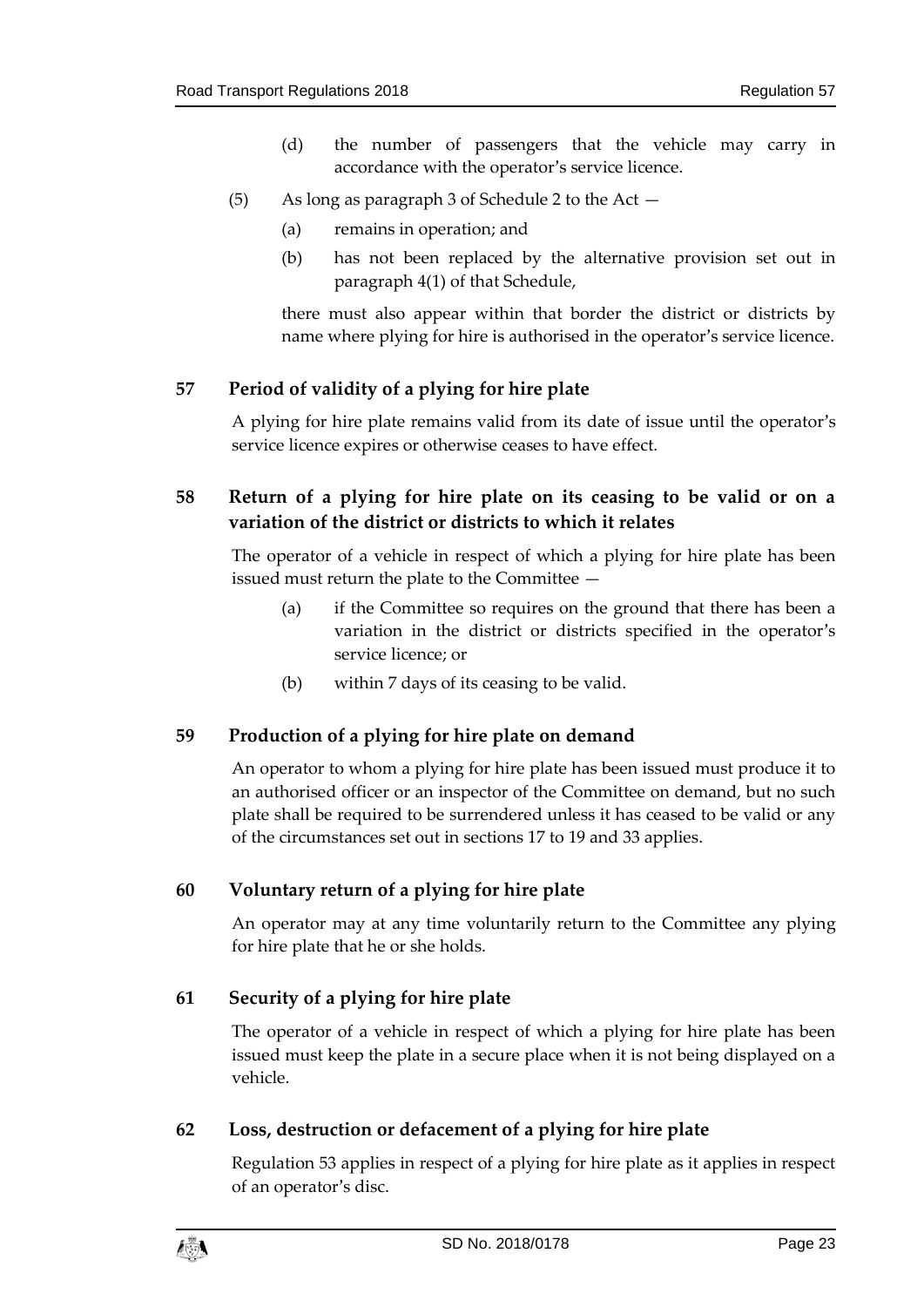### <span id="page-23-0"></span>**63 Offence**

Any person who contravenes a requirement imposed on him or her by regulation 53(1) (as applied by regulation 62), 55, 58, 59, or 61 commits an offence and liable on summary conviction to a fine not exceeding £500.

# <span id="page-23-1"></span>**PART 9 — CONTINUANCE OF REGISTRATION OR LICENCE ON DEATH, TRANSFER OF BUSINESS ETC**

#### <span id="page-23-2"></span>**64 Continuance on death etc of an operator**

- (1) This regulation applies if
	- (a) an operator dies;
	- (b) a receiver is appointed for an operator under section 103 of the *Mental Health Act 1998*;
	- (c) a receiving order or an order of adjudication is made on the bankruptcy of an operator;
	- (d) an operator that is a body corporate goes into liquidation; or
	- (e) a receiver or manager of the trade or business of an operator is appointed.
- (2) If an event mentioned in paragraph  $(1)(a)$  or  $(b)$  happens, the Committee may direct that the registration or licence in question is not to be treated as terminated when the operator died or the receiver was appointed, but is to be treated as suspended until the date on which a direction under paragraph (3) comes into force.
- (3) If an event mentioned in paragraph (1) happens with respect to an operator, the Committee may direct that a person carrying on the trade or business of that operator is to be treated for the purposes of the Act as if he or she were the holder of the registration or licence in question for such purpose and to such extent as is specified in the direction.
- (4) A direction under paragraph (3) may remain in force
	- (a) for up to 12 months; but
	- (b) if it appears to the Committee that there are special circumstances, for up to 18 months,

as the Committee may determine.

- (5) The power of the Committee under paragraph (3) is exercisable whether or not the person carrying on the trade or business of the operator in question satisfies the requirement of professional competence.
- (6) If a person is to be treated as if he or she were the holder of a registration or licence by virtue of a direction under paragraph  $(3)$ ,  $-$

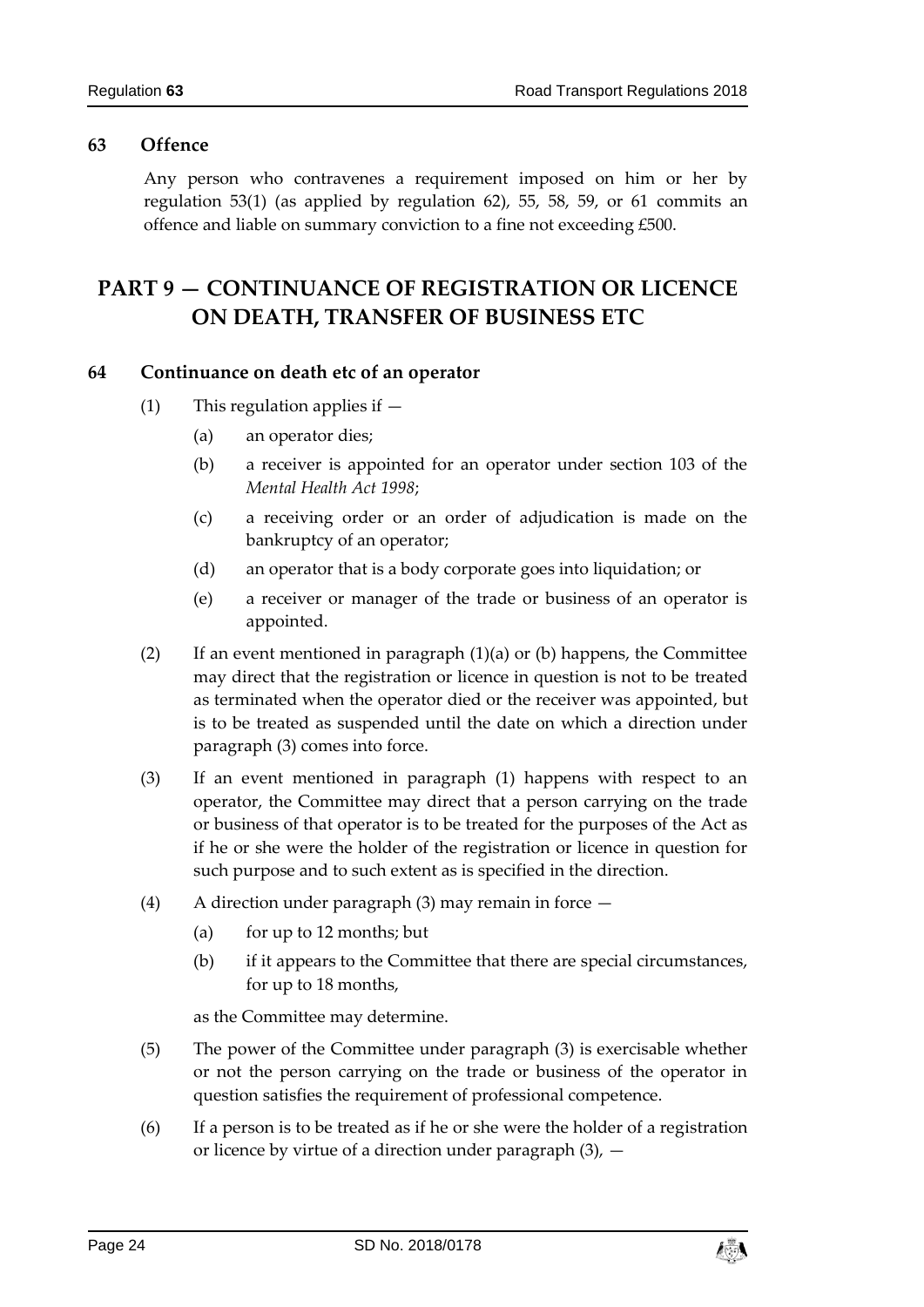- (a) the person is to be treated for the purposes of the Act as if he or she were in lawful possession of any vehicle that had been in the lawful possession of the operator falling within paragraph (1); and
- (b) nothing in the Act is to be taken as requiring the Committee to revoke the registration or licence by reason only that the person does not satisfy the requirement of professional competence.

#### <span id="page-24-0"></span>**65 Transfer of an operator's business or a part of it**

- (1) This regulation applies in a case where the Committee
	- (a) receives a notice from an operator ("the transferor") that he or she proposes to transfer the operator's business to another person ("the transferee") whether permanently or temporarily; and
	- (b) receives at the same time or shortly afterwards an application from the transferee for a registration or an operator's licence in respect of the business.
- (2) However, if the business proposed to be transferred includes an operation that requires a service licence, this regulation applies only if the application mentioned in paragraph (1)(b) is accompanied by an application for the relevant service licence.
- (3) The Committee may direct that until the application or applications are determined, the registration or any licence is to be treated as being held by the transferee and not by the transferor.
- (4) A direction under paragraph (3) ceases to have effect
	- (a) upon the Committee's determination of the application; but
	- (b) if the Committee refuses to grant the registration or licence and the transferee appeals to the High Bailiff within 28 days of the refusal, upon the determination or abandonment of the appeal.
- (5) If an operator's business is to be transferred temporarily,  $-$ 
	- (a) any registration or licence granted by the Committee to the transferee must be limited in its period of validity to the period of the temporary transfer; and
	- (b) the registration or any licence of the transferor is to be taken as suspended during that period.
- (6) Any application under this regulation must be made in such form as the Committee may require.
- (7) In this regulation a reference to the transfer or temporary transfer of an operator's business includes the transfer or temporary transfer of a part of the business.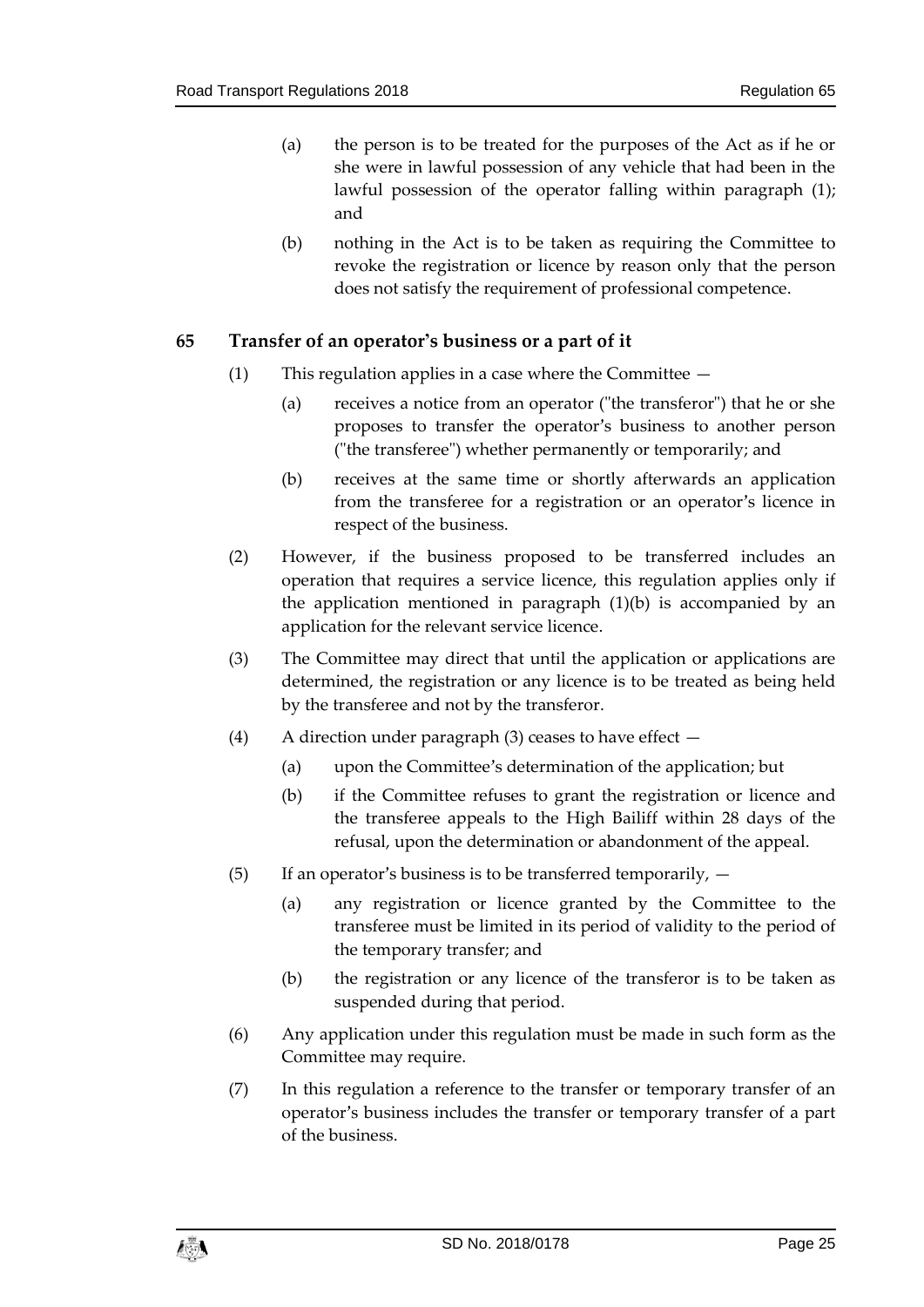# <span id="page-25-0"></span>**PART 10 — REGISTRATION OR LICENSING WITH RESPECT TO VEHICLES WHOLLY OR PARTLY OWNED BY SUBSIDIARIES OF COMPANIES**

#### <span id="page-25-1"></span>**66 Application for a registration or licence**

- (1) A body corporate may apply to the Committee for a registration or an operator's licence with respect to vehicles which consist of or include vehicles belonging to or in the possession of any of its subsidiaries.
- (2) In determining whether or not to grant such an application, the Committee must satisfy itself that —
	- (a) any subsidiary in question is under the effective management and control of the applicant; and
	- (b) it is reasonable to treat the business of any such subsidiary as part of the business of the applicant.
- (3) An application under paragraph (1) must include the name, the registered address, and any trading name of any subsidiary in question.
- (4) The Committee may include in any registration or licence granted by it the information specified in paragraph (3).

#### <span id="page-25-2"></span>**67 Operating centres**

- (1) If required to do so by the Committee, a body corporate making an application under regulation 66 must —
	- (a) specify each operating centre proposed to be used;
	- (b) state whether the applicant or any subsidiary will be operating from such a centre; and
	- (c) specify the number and class or classes of vehicles that will be based at such a centre.
- (2) The Committee may record the details required by paragraph (1) on any registration or licence granted by it in pursuance of the application.

#### <span id="page-25-3"></span>**68 Good repute**

The Committee must require the applicant, the nominated transport manager and any subsidiary in question to be of good repute.

#### <span id="page-25-4"></span>**69 Financial standing**

The Committee may —

- (a) consider either jointly or separately the financial standing of  $-$ 
	- (i) the applicant;
	- (ii) the nominated transport manager; and

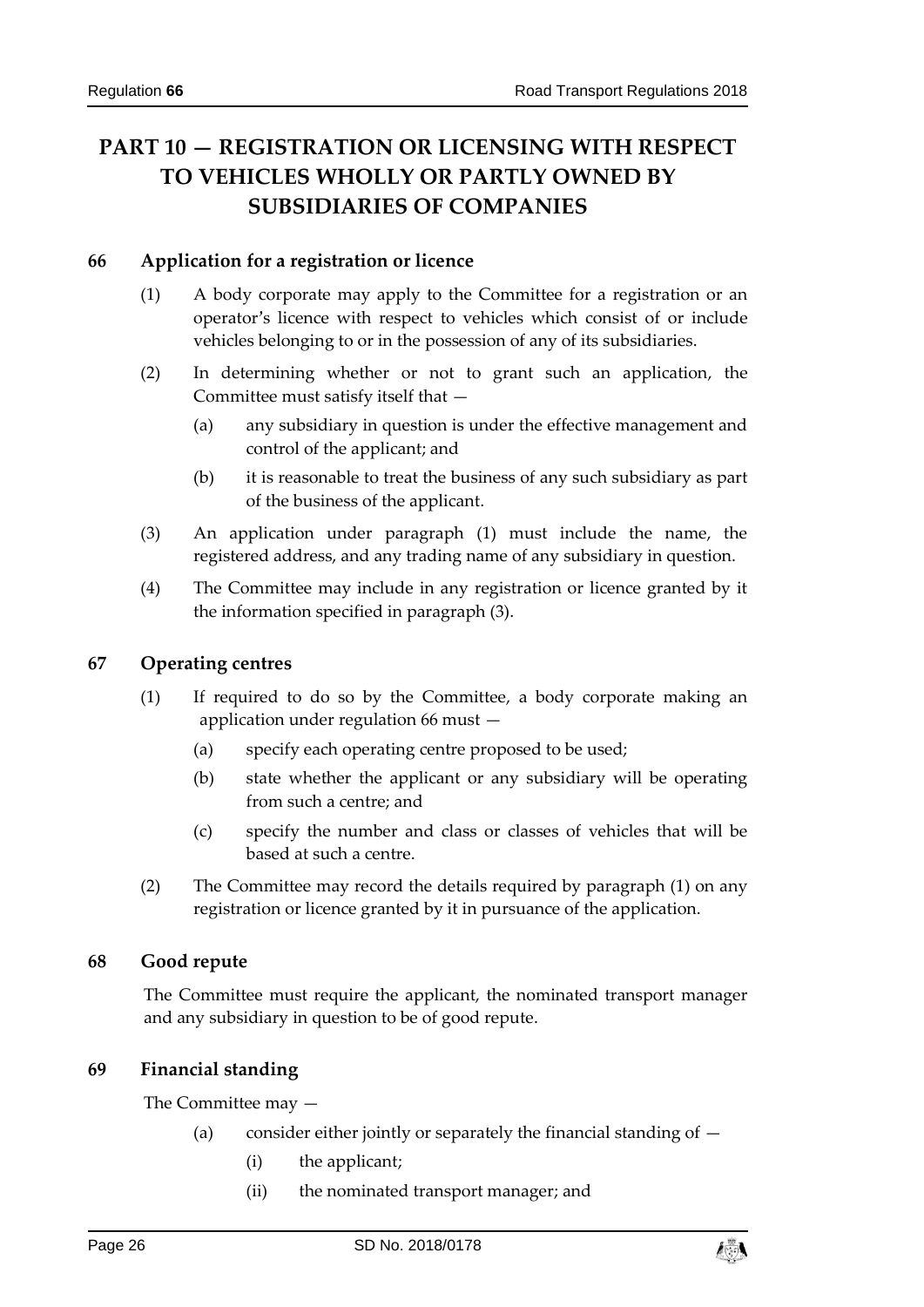- (iii) any subsidiary in question; and
- (b) apply such criteria as appear to it to be appropriate, having regard to the operations to be undertaken by the persons listed in subparagraph (a).

#### <span id="page-26-0"></span>**70 Professional competence**

The Committee must satisfy itself that the applicant, the nominated transport manager and any subsidiary in question meet the requirements of professional competence imposed by the Act.

#### <span id="page-26-1"></span>**71 Conditions of a registration or licence**

The Committee may under section 16(1) impose such conditions as it thinks fit for restricting or regulating all or particular operations to be undertaken by the applicant or any subsidiary in question under a registration or licence granted by the Committee in pursuance of an application under regulation 66.

#### <span id="page-26-2"></span>**72 Revocation etc of a registration or licence**

In considering whether to take any action under section 18 with respect to such a registration or licence, the Committee may —

- (a) take action, either jointly or separately, with respect to the registered or licensed operator and any subsidiary in question; or
- (b) determine that the registration or licence be revoked and be replaced by the grant of separate registrations or licences.

#### <span id="page-26-3"></span>**73 Service licences**

- (1) If a body corporate  $-$ 
	- (a) becomes a registered or licensed operator pursuant to an application made under regulation 66; and
	- (b) applies to the Committee for, and is granted, a service licence,

the licence is to be held in the name of the body corporate.

- (2) However, the Committee may
	- (a) require any application for a service licence to specify the name of any subsidiary that is to operate the service; and
	- (b) make the operation of the service by the subsidiary a condition of the licence.
- (3) Where a service licence is granted to a body corporate mentioned in paragraph (1), the returns required to be made under section 39 may be limited to the records of any subsidiary operating the service.

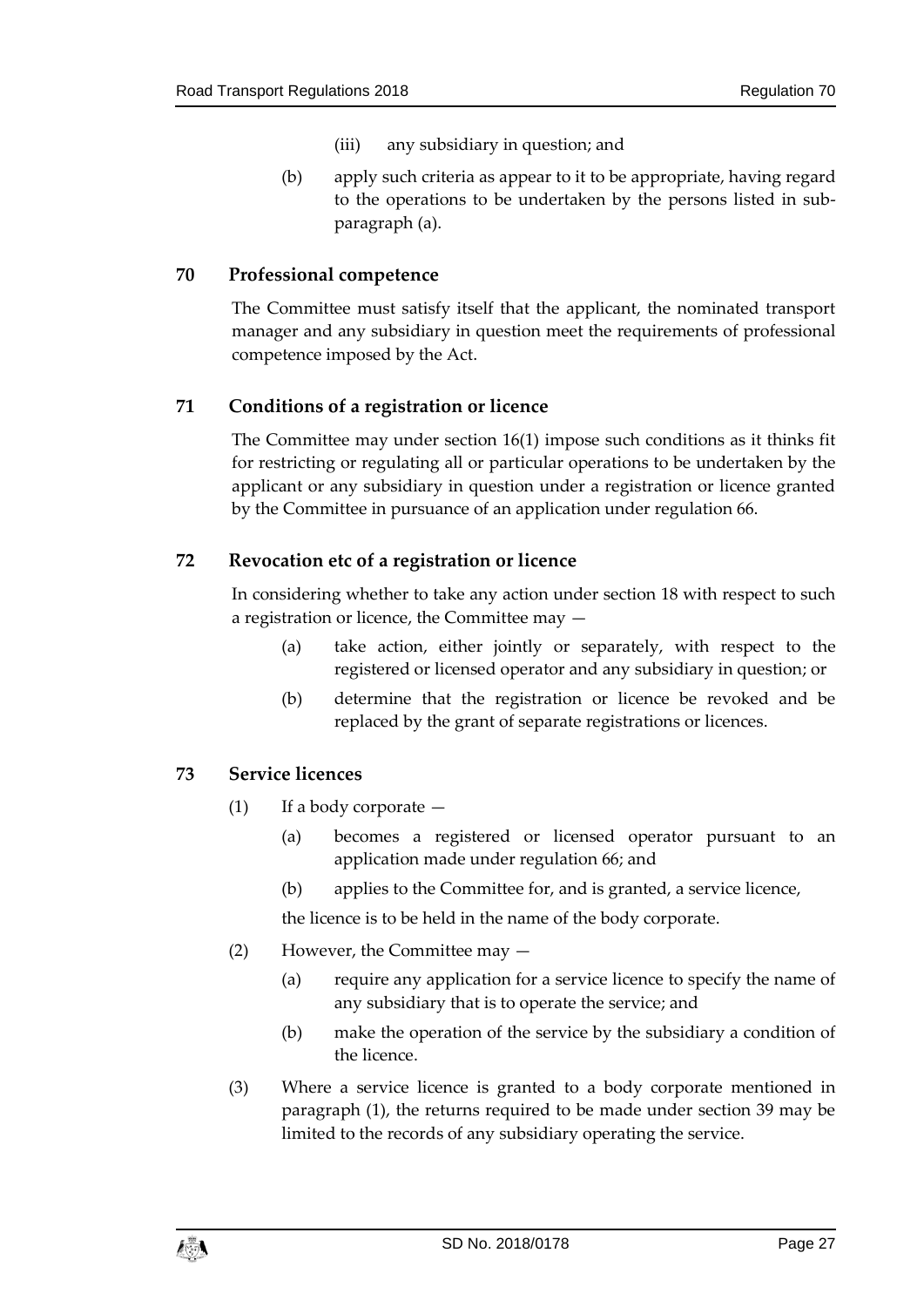# <span id="page-27-0"></span>**PART 11 - FINANCIAL RESOURCES — GOODS VEHICLE OPERATORS**

## <span id="page-27-1"></span>**74 Financial resources of an applicant for, or a holder of, a registration or an operator's licence with respect to goods vehicles**

- (1) In order to satisfy the requirement laid down in Regulation  $3(1)(c)$  of Regulation (EC) No 1071/2009 of the European Parliament and of the Council of 21 October 2009, an applicant must at all times be able to meet its financial obligations. To this end, the applicant must declare it has at its disposal capital and reserves totalling at least EUR 9,000 when only one vehicle is used and EUR 5,000 for each additional vehicle used.
- (2) For the purpose of paragraph (1), the value of the Euro is fixed every year. The rates to be applied will be those obtained on the first working day of October and will have effect from 1 January of the following calendar year.

# <span id="page-27-2"></span>**PART 12 - TRANSITIONAL PROVISIONS AND REVOCATIONS**

#### <span id="page-27-3"></span>**75 Transitional provisions — goods vehicle operators**

- (1) This regulation applies to any person who immediately before the commencement of these Regulations uses a goods vehicle commercially for the carriage of goods, being a vehicle to which the Act applies by virtue of regulation 31.
- (2) For the purposes of the Act, any person referred to in paragraph (1) who is registered for a period of one year from the date on which these Regulations come into operation is deemed to be a goods vehicle operator.
- (3) If during that period such a person applies for and is granted an indefinite registration or an operator's licence, paragraph (2) ceases to apply from the date of such grant.
- (4) For the purposes of these Regulations, any such person who is deemed to be a goods vehicle operator shall have the transitional period hereunder specified for the corresponding purpose —
	- (a) the period within which the deemed goods vehicle operator must obtain relevant certificate of professional competence qualifications is three years; and
	- (b) the period within which the deemed goods vehicle operator must obtain, in respect of his or her operating centre, —

(i) planning approval under section 10 of the *Town and Country Planning Act 1999*; or

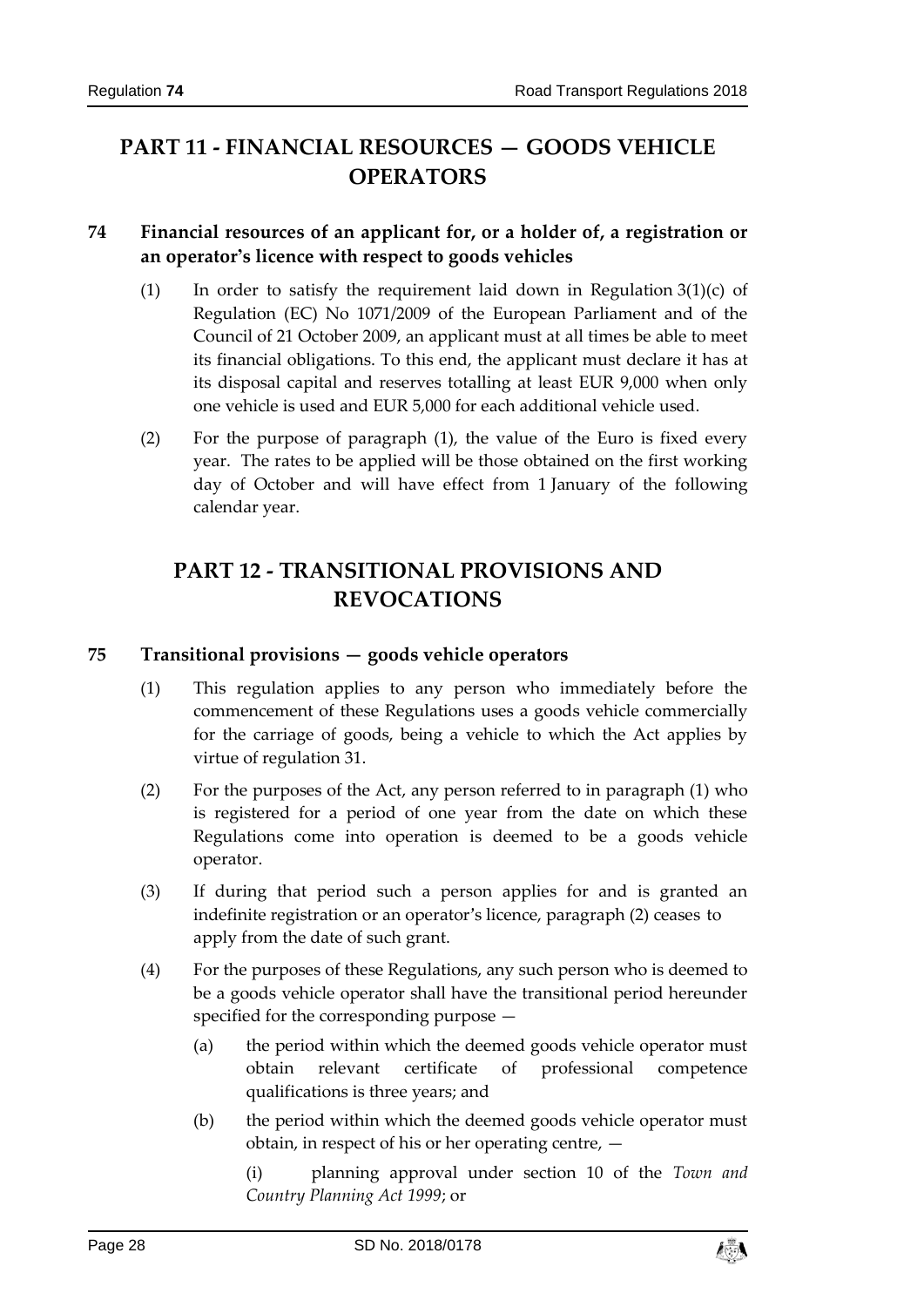(ii) a certificate of lawfulness of use or development under section 24 of the *Town and Country Planning Act 1999*,

is five years,

and in each case the specified transitional period commences on the date on which these Regulations come into operation

- (5) A deemed goods vehicle operator who
	- (a) fails to obtain the required certificate or approval, as the case may be, within the transitional period prescribed in paragraph (4); and
	- (b) after the applicable transitional period has elapsed, continues to engage in activities for which he or she is required by section 10 of the Act to either be registered or be in possession of a licence,

is in breach of Section 8(2) of the Act.

#### <span id="page-28-0"></span>**76 Revocations**

The Regulations specified in columns 1 and 2 of the following table are revoked.

| 1                 | $\mathfrak{D}$                                 |
|-------------------|------------------------------------------------|
| SD <sub>No.</sub> | Title                                          |
| 43/02             | Road Transport Licensing Committee             |
|                   | Regulations 2002                               |
| 49/02             | Public Passenger Vehicles (Registration of     |
|                   | Operators) Regulations 2002                    |
| 87/02             | Road Transport (Continuance of Registration or |
|                   | Licence on Death etc.) Regulations 2002        |
| 88/02             | Road Transport Operators (Companies and        |
|                   | Partnerships) Regulations 2002                 |
| 89/02             | Road Transport Operators (Registration or      |
|                   | Licence Conditions) Regulations 2002           |
| 93/02             | Road Transport (Operator's Discs and Plying    |
|                   | for Hire Plates) Regulations 2002              |
| 94/02             | Road Transport Licensing Committee (General)   |
|                   | Regulations 2002                               |
| 2016/0212         | Road Transport Regulations 2016                |
|                   |                                                |

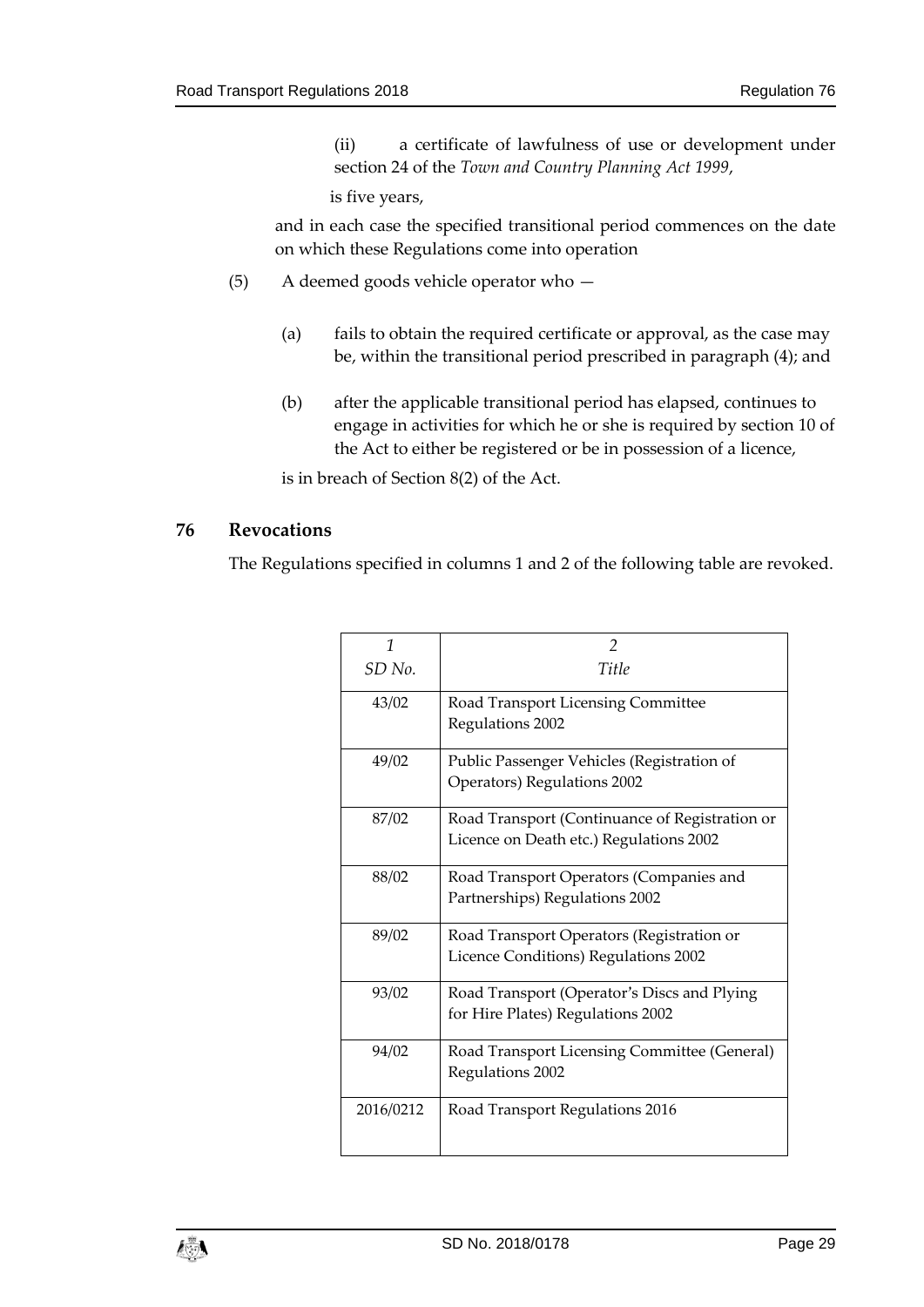| 2016/0310 | Road Transport (No 2) Regulations 2016 |
|-----------|----------------------------------------|
|           |                                        |

## **MADE 19 JUNE 2018**

# **R K HARMER**

*Minister for Infrastructure*

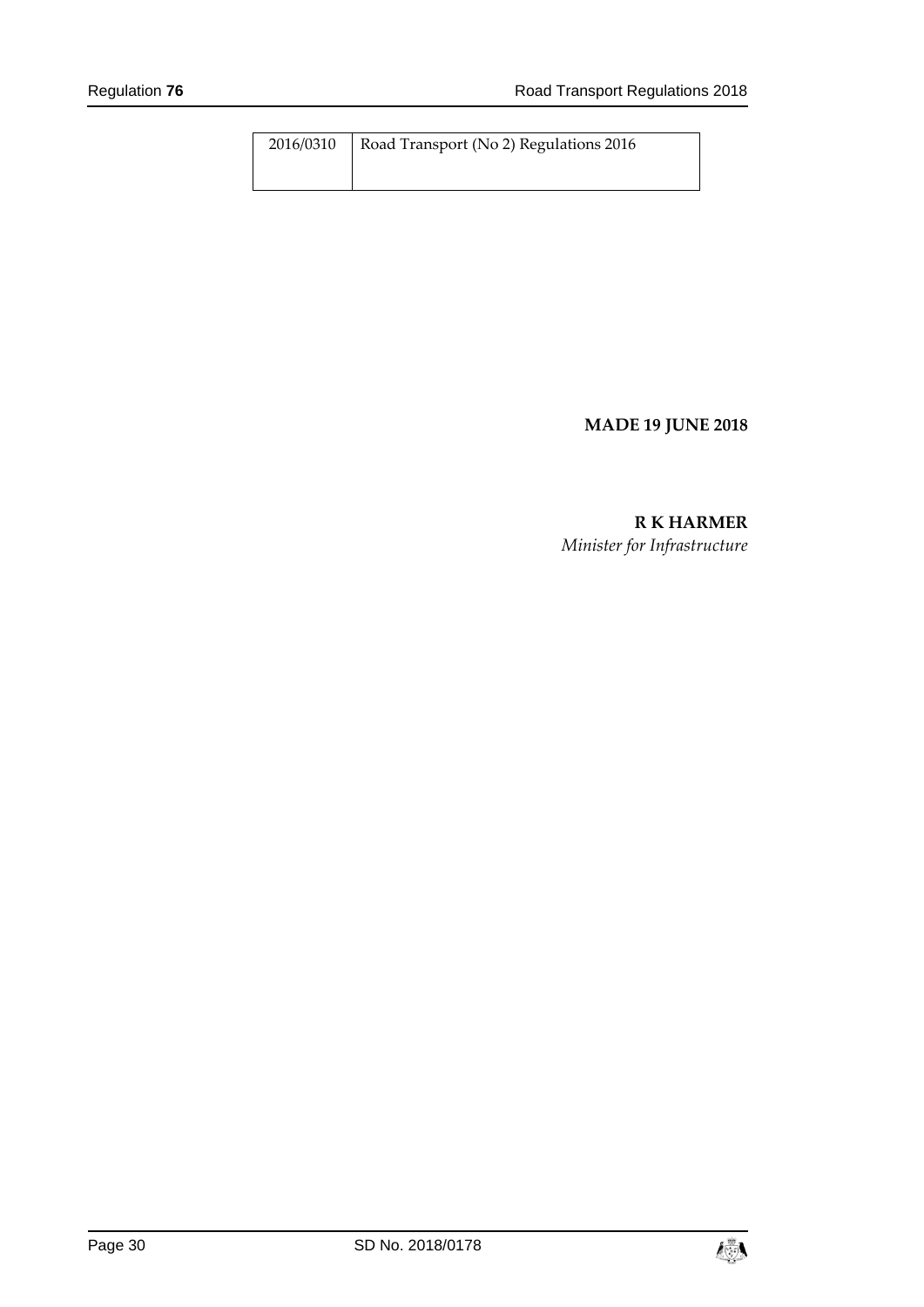#### *EXPLANATORY NOTE*

#### *(This note is not part of the Regulations)*

These Regulations consolidate with amendments the Regulations revoked by regulation 76. The Road Transport Regulations 2016 are also revoked. The amendments are as follows.

*Regulation 24* caters for the first time for a register of goods vehicle operators to be maintained.

*Regulation 25* prescribes additional particulars to be included in entries in a register.

*Regulation 26* has the effect of restricting the commercial use of goods vehicles used by a registered operator to such use in the Island. The commercial use of goods vehicles used under an operator's licence is not so restricted.

*Regulation 29* prescribes additional particulars to be included in an operator's licence.

*Regulation 30* specifies that a registered or licensed goods vehicle operator who uses a goods vehicle made available to him or her under a hiring arrangement is to be regarded as using the vehicle under his or her registration or licence.

*Regulation 31* prescribes the weight which the maximum laden weight of goods vehicles must exceed if they are to be affected by the Road Transport Act 2001 ("the Act"). In doing so the regulation brings the Act into operation in so far as it relates to the commercial use of affected goods vehicles for the carriage of goods.

*Regulation 32* makes provision with respect to exemptions from the requirement that persons commercially using affected goods vehicles be authorised by the Road Transport Licensing Committee ("RTLC").

*Regulation 38* enables the RTLC to attach such conditions to the grant of a goods vehicle operator's registration or licence as require the adequate maintenance, inspection, and parking of the related goods vehicles and their compliance with road traffic law.

*Regulation 44* deals with the notification to the RTLC of prescribed particulars of goods vehicles in prescribed circumstances.

*Regulation 46(2)(a)* provides for the first time for the exhibition of operators' discs on trailers.

*Regulation 47* caters for the colouring of different operators' discs and for information about trailers to be included on them.

*Regulation 74* prescribes the financial resources of a goods vehicle operator, or of an applicant to become such an operator, that are to be regarded as sufficient if he or she is to be of the appropriate financial standing for the purposes of the Act.